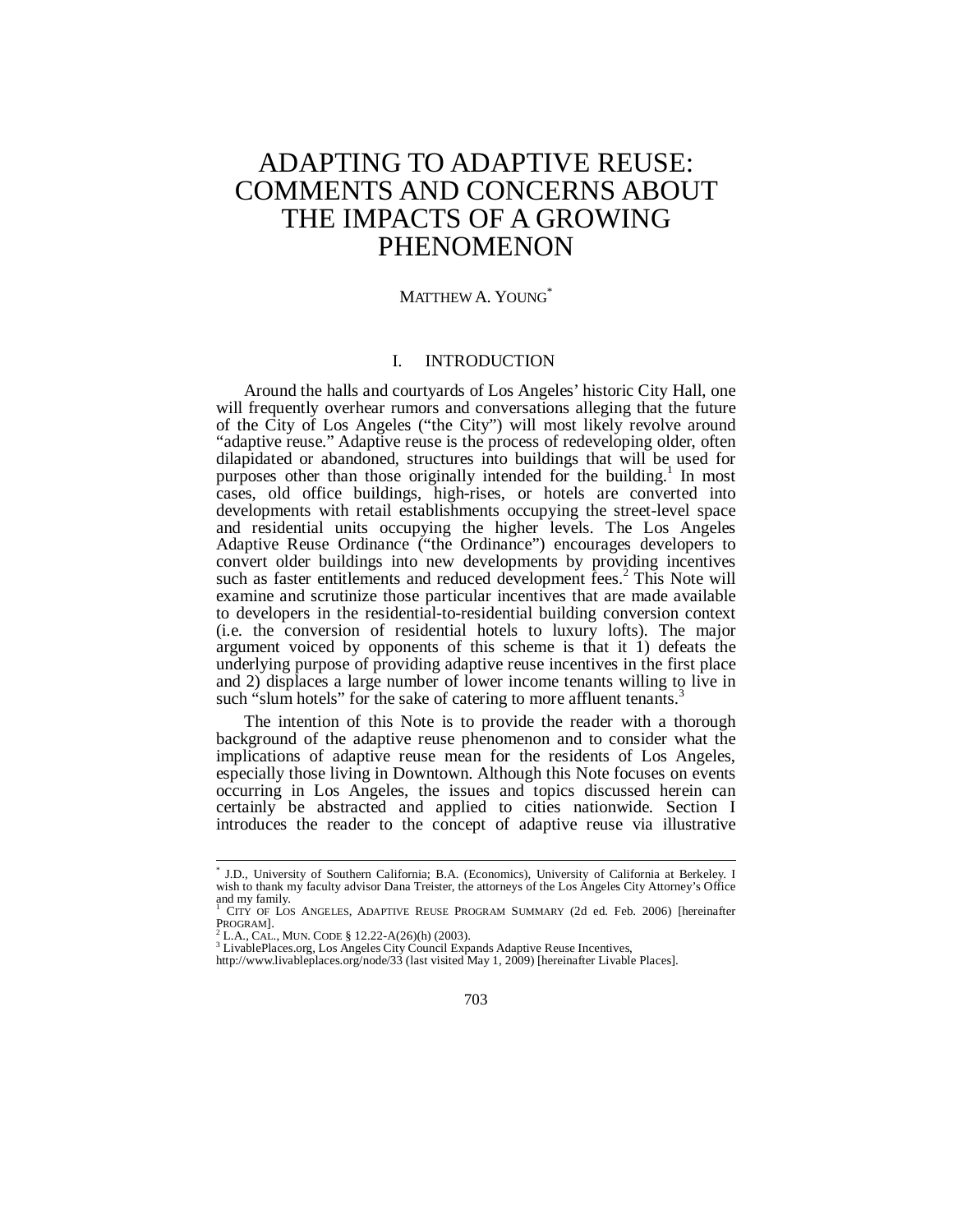examples, a history of the Ordinance's origins, and a discussion of how adaptive reuse relates to and facilitates the City's goal of "smart growth." Section II delves into the Ordinance itself, explaining the various building incentives given to developers of adaptive reuse projects, and examining the objections and controversy arising out of certain applications of the Ordinance. Section III explores and criticizes existing methods used to promote affordable housing and relocation assistance in Los Angeles. Section IV recommends several solutions to the potential displacement problem created by the Ordinance. Finally, Section  $\overline{V}$  proposes a revision to the Los Angeles Adaptive Reuse Ordinance for purposes of alleviating negative impacts on affordable housing.

## II. AN OVERVIEW OF ADAPTIVE REUSE IN LOS ANGELES

Stated simply, adaptive reuse means "adapting an existing economically obsolete building for a new more productive purpose.' Many buildings intended to be used in an adaptive reuse project undergo substantial improvement to allow for new residential purposes, including use as apartments, condominiums, and hotels.<sup>5</sup> Since the City views adaptive reuse as an engine for economic growth and the revitalization of neighborhoods,<sup>6</sup> the City readily grants numerous incentives to developers pursuing such projects.  $\bar{7}$  Discussed in further detail below, these incentives include the streamlining of project approval and entitlement processes and allowing developers greater flexibility in meeting zoning requirements.<sup>8</sup> Don Spivack, deputy chief of operations for the Los Angeles Community Redevelopment Agency, sums up the benefits of the ordinance: "Before the ordinance, it took a very large institution with institutional money or substantial public money to get it done. The changes in the code took away a lot of the cost and time in having to meet the preexisting code."<sup>9</sup> Since adaptive reuse encourages developers to use existing building stock, reserving special additional incentives for projects involving historic buildings,<sup>10</sup> the response by historic preservation societies in the Los Angeles area has been one of celebration.<sup>1</sup>

The phenomenon of adaptive reuse is well illustrated in the case of Downtown Culver City, a neighboring city of Los Angeles. The area where Culver and Washington Boulevards meet was recently "the closest thing to a slum in the entire Westside."<sup>12</sup> Where the streets were once dominated by "thrift shops and sad hamburger stands, shuttered movie theaters and empty parking lots . . . ." one would be hard-pressed to recognize that same area

 4 PROGRAM, *supra* note 1, at Program Summary. 5 *Id.*

<sup>&</sup>lt;sup>6</sup> *Id.*<br><sup>6</sup> *Id.*, at Forward.<br><sup>7</sup> *Id.*, at Introduction.<br><sup>8</sup> *Id.*; *see infra* Part III.

*Don Spivack, quoted in Daniel Miller, Adaptive Reuse Has Changed the Look of L.A., L.A. Bus. J.,*<br>
The Spivack, *quoted in Daniel Miller, Adaptive Reuse Has Changed the Look of L.A., L.A. Bus. J.,* Feb 12, 2007, at 17.<br> ${}^{10}$ PROGRAM, *supra* note 1, at Appendix.

<sup>&</sup>lt;sup>11</sup> PreserveLA.com, Citywide Adaptive Reuse, http://www.preservela.com/archives/000031.html (last visited May 1, 2009). 12 Jonathan Gold, *Station Identification*, L.A. WEEKLY, May 17, 2006, *available at*

http://www.laweekly.com/2006-05-18/eat-drink/station-identification/.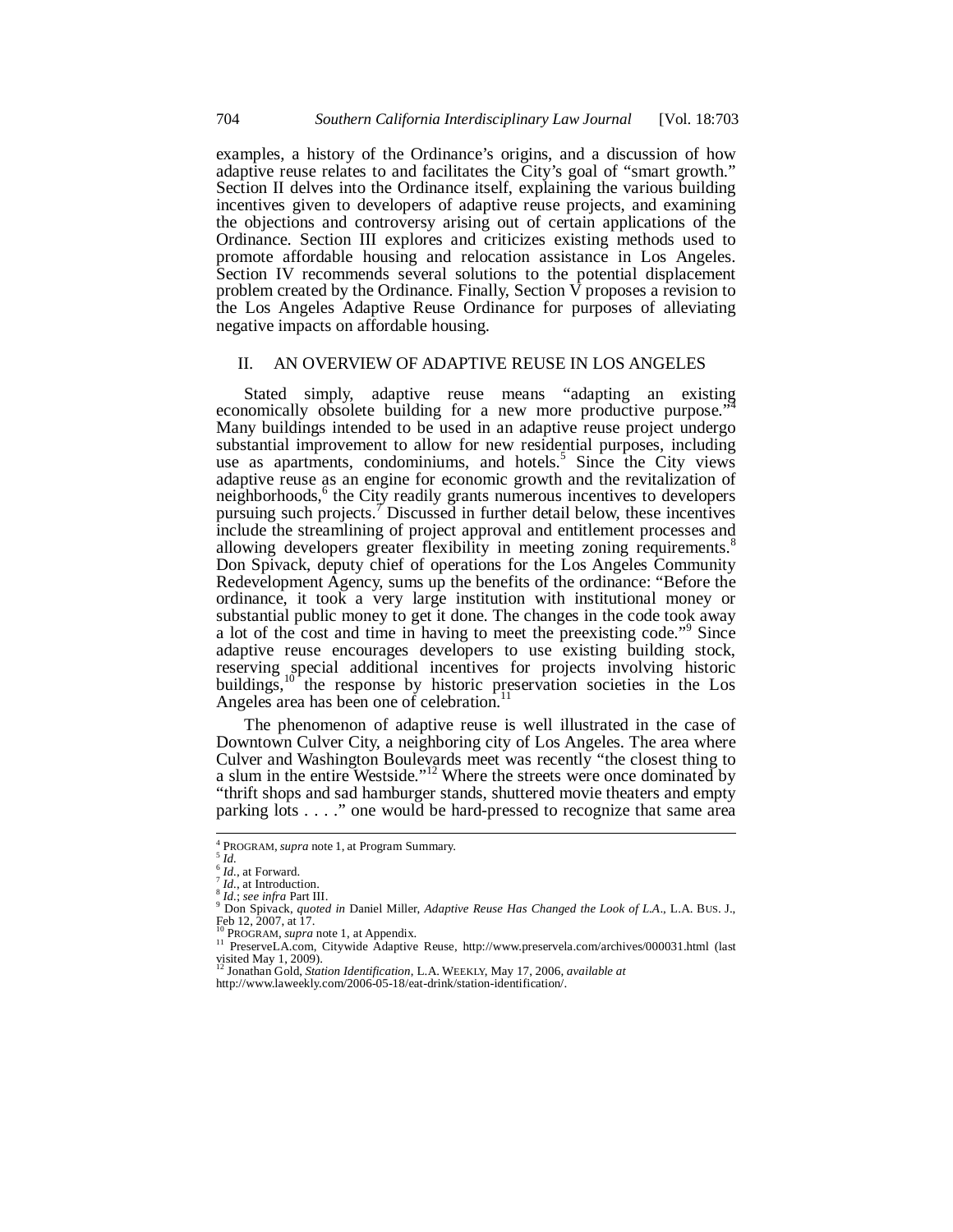today.13 The Downtown Culver City of today is one of the trendiest dining and entertainment destinations in the Los Angeles area. On any Saturday evening, the sidewalks are filled with hundreds of pedestrians, packing into various new wine bars, boutiques, restaurants, and cafés.<sup>14</sup> One particular adaptive reuse project in that neighborhood has transformed an old subway station (which long ago, in a time before freeways, serviced Southern California's fabled "Red Cars")<sup>15</sup> into a new performing arts center.<sup>16</sup> The situation in Culver City provides only one example of a revitalized regional economy owing itself to adaptive reuse. The story that occurred there has repeated itself in a multitude of locales across the United States.

Southern California is not alone in experiencing a sweeping influx of adaptive reuse projects. Farther up the Pacific Coast, in San Jose, California, a shopping center now resides on the site of a former General Electric factory.<sup>17</sup> The RiverEast Center in Portland, Oregon sits on a site once occupied by a warehouse.18 The Midwest has also seen its share of adaptive reuse projects. The historic Reese Peters Mansion in Lancaster, Ohio now houses the Decorative Arts Center of Ohio.19 In Maysville, Kentucky, a small Southern town which was once an important stop on the Underground Railroad, developers converted a historic restaurant, The Bishop's Table, into a private residence.<sup>20</sup> The sheer geographical reach of these projects alone warrants a closer look into the factors that have influenced this growing trend.

## A. FACTORS CONTRIBUTING TO ADAPTIVE REUSE'S RAPID RISE IN POPULARITY

The most obvious contributor to the rise of adaptive reuse projects is the cost of land.<sup>21</sup> Real estate can be divided into two components—land and structure. While the real price of structures has risen only moderately since the 1980s, the real price of land has taken a relative leap.<sup>22</sup> This implies that sprawling suburban developments, which take up expansive parcels of land, will inevitably involve higher costs than projects undertaken in urban cores.<sup>23</sup> As a result, new construction in the suburbs will be less attractive to certain developers than renovations of existing buildings in downtown areas. Alex Ferrini, a real estate attorney, states that

 $^{13}$  Id.

<sup>13</sup> *Id.* <sup>14</sup> *Id.* <sup>15</sup> *The Red Cars of Los Angeles*, Jan. 15, 2002, *available at* http://www.usc.edu/libraries/archives/la/historic/redcars.

<sup>16</sup> Gold, *supra* note 12.<br><sup>16</sup> Gold, *supra* note 12.<br><sup>17</sup> Michael Ware, *New Wine, Old Bottle*, RETAIL TRAFFIC, Jan. 1, 2007, *available at* 

http://retailtrafficmag.com/mag/retail\_new\_wine\_old. 18 Brian Libby, *LEED Gold Resurrection*, ARCHITECTURE WEEK, Jan. 9, 2008, at B1.1, *available at*  http://www.architectureweek.com/2008/0109/building\_1-1.html.<br><sup>19</sup> DurableRestoration.com, Rehabilitation & Adaptive Reuse,

http://www.durablerestoration.com/reuse.html (last visited May 1, 2009).<br><sup>20</sup> DurableRestoration.com, Portfolio Bishop's Table,

http://www.durablerestoration.com/portfolio-bishops-table.html (last visited May 1, 2009).<br>
<sup>21</sup> Ware, *supra* note 17.

<sup>21</sup> Ware, *supra* note 17. 22 *See* Morris A. Davis & Michael G. Palumbo, *The Price of Residential Land in Large U.S. Cities* 1–2 (Feb. 2007), *available at* http://www.morris.marginalq.com/2007-02-Davis-Palumbo.paper.pdf, *reprinted in* 63 J. URBAN ECON. 352 (2008).<br>*2<sup>3</sup>* Ware, *supra* note 17.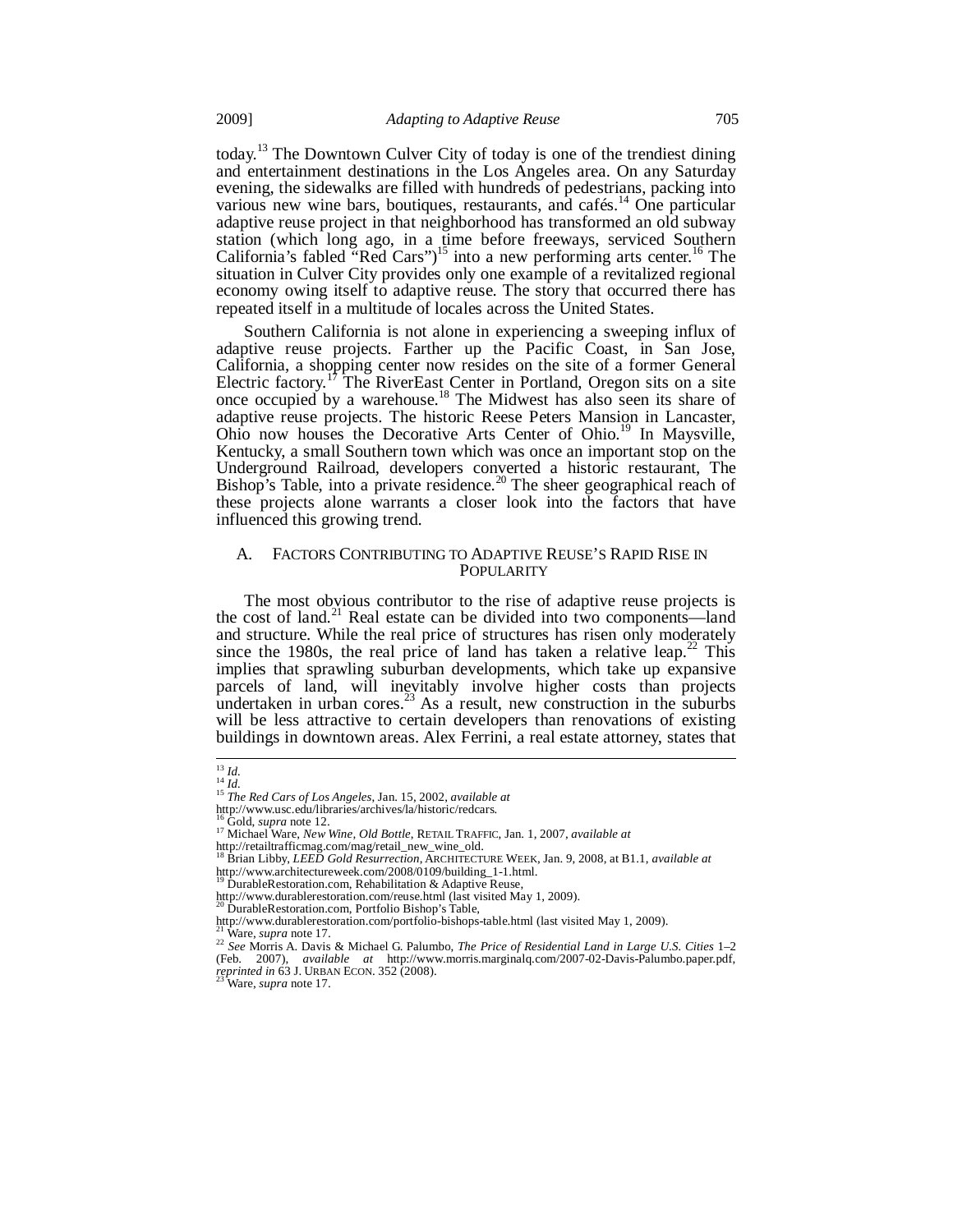"land costs alone are turning what were profitable projects ten years ago into projects that are difficult to keep in the black . . . . [W]hen you take land costs into consideration, adaptive reuse makes your overall capital investment work."<sup>24</sup>

Next, adaptive reuse has also come into favor among cities wishing to rejuvenate the industrial regions devastated by the decline of American manufacturing.<sup>25</sup> If cities are desperate to revitalize their less affluent areas, developers can gain leverage in the bargaining arena. Cities are more willing to give economic incentives and special permit approvals to developers wanting to breathe life back into economically depressed areas.26 The incentives granted to developers by the Los Angeles Adaptive Reuse Ordinance provide a prime example of this scenario. These incentives are an especially lucrative bonus because they are intended to ease the painfully challenging permit requirements and rezoning processes developers are forced to endure.<sup>2</sup>

Finally, an assortment of abandoned factories, industrial sites, and historic buildings has been left open to redevelopment due to general economic decline in urban cores.<sup>28</sup> This state of affairs complements cities' attempts at persuading developers to bring projects to these locations. Undoubtedly, urban real estate becomes harder to come by as time passes. Developers are beginning to realize that it makes sense to utilize postindustrial sites that local governments are eager to revitalize.<sup>3</sup>

## B. PIONEERS OF THE ADAPTIVE REUSE MOVEMENT IN LOS ANGELES: A BRIEF HISTORY

Influenced by common desires, artists were at the forefront of the movement towards loft-living.<sup>31</sup> In the 1980s, many artists started moving to the eastern edge of Downtown Los Angeles assumedly because they prized the unpartitioned, open space that abandoned warehouses provided.<sup>32</sup> By 1999, when the Adaptive Reuse Ordinance came into effect, their loft-living way of life finally became legal.<sup>33</sup>

The impetus behind the Ordinance was the City's desire to make renovation projects more cost efficient and accessible to developers.<sup>34</sup> It all began in the late 1990s, when Tom Gilmore, a celebrated real estate developer, sat down with Mayor Richard Riordan to discuss a new idea that would eventually evolve into the Adaptive Reuse Ordinance.<sup>35</sup> Shortly

 $\frac{1}{25}$  *Id.*<br> $\frac{25}{16}$  *Id.* 

<sup>&</sup>lt;sup>25</sup> *Id.*<br><sup>25</sup> *Id.*<br><sup>28</sup> *See id.*<br><sup>30</sup> Ware, *supra* note 17.<br><sup>30</sup> *Id.* <sup>31</sup> Robert Greene, *Revising Los Angeles' DNA*, L.A. WEEKLY, April 28, 2005, *available at* http://www.laweekly.com/2005-04-28/news/revising-los-angeles-dna.<br> $\frac{32 \text{ Id}}{1d}$ .

<sup>32</sup> *Id.* <sup>33</sup> *Id.* 34 Miller, *supra* note 9. 35 Dan Cox, *Redefining the Renovation Game*, L.A. BUS. J., Feb. 12, 2007.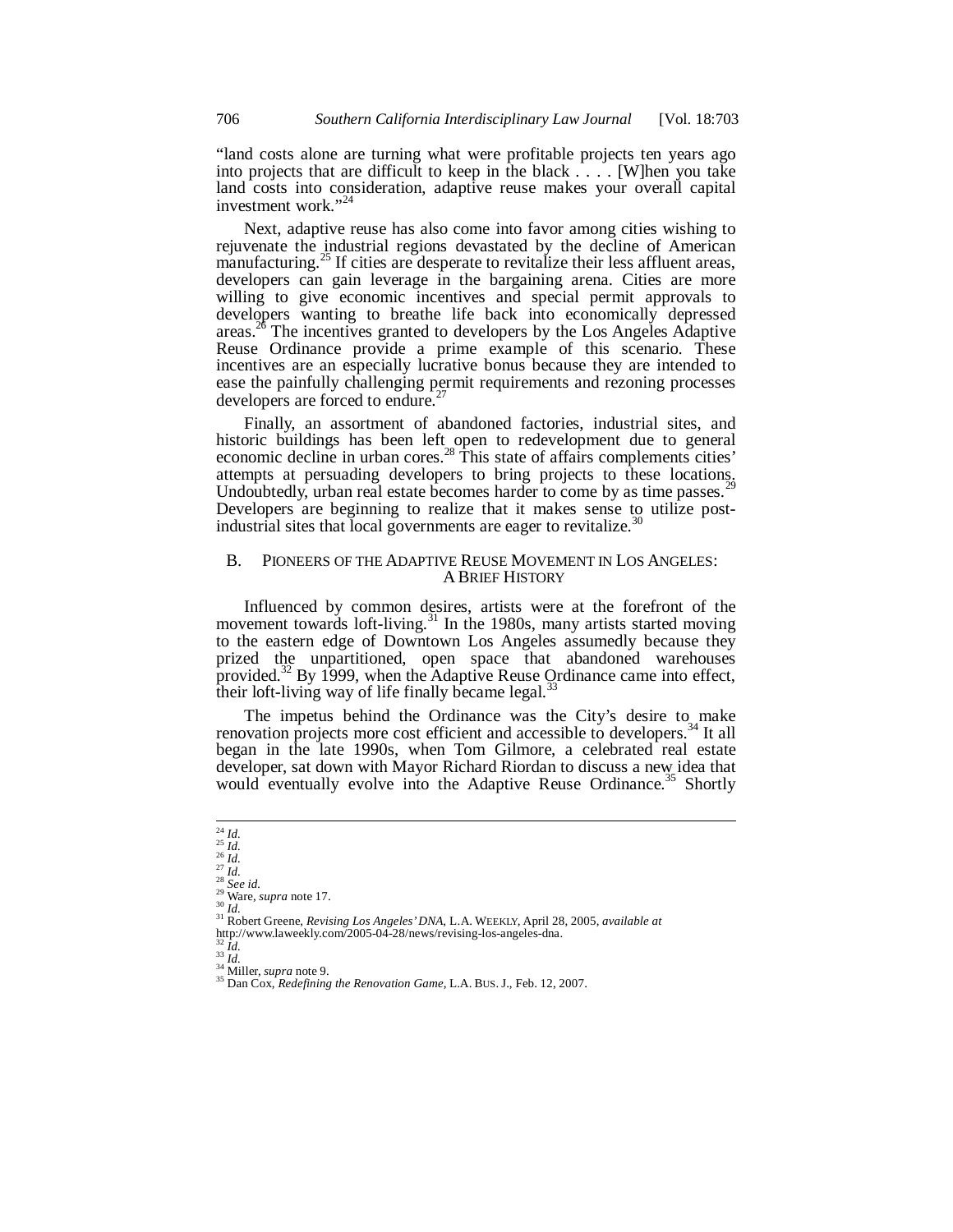thereafter, Gilmore completed the San Fernando Building, the first adaptive reuse project in Downtown Los Angeles.<sup>36</sup>

Carol Schatz, President of the Downtown Center Business Improvement District, was another pioneer of the Ordinance.<sup>37</sup> In the mid 1980s, Schatz helped implement the Downtown Strategic Plan, thereafter leading the Los Angeles Central City Association to formulate the "Downtown Development Strategy," with an eye towards the "revitaliz[ation] of Downtown from the creation of mixed-use/mixed income projects to new transportation amenities."<sup>38</sup>

Lastly, there is architect Wade Killefer, who has designed numerous projects Downtown.<sup>39</sup> Killefer may well be the "brains" behind the promotion of adaptive reuse in Los Angeles. In 2000, he conducted a survey on housing possibilities in the Downtown Historic Core District which uncovered the potential for the conversion of nearly fifty buildings into five-thousand new residential units. $40$  Since that study was released, close to four-thousand units have undergone conversion, and as of the time of this Note's drafting, many more are scheduled for development.<sup>41</sup> On the whole, these innovators were driven with the desire to turn Downtown Los Angeles into the next "city that never sleeps."<sup>4</sup>

## C. ADAPTIVE REUSE'S CONNECTION TO AND FACILITATION OF MIXED-USE AND "SMART GROWTH"

Perhaps the most significant impact that the Ordinance will have is the facilitation of "smart growth" in Los Angeles. For years, smart growth has been the vision of countless politicians and leaders, dreaming of an alternative to the Southland's nightmarish and intimidating traffic congestion problem. In a nutshell, smart growth is the creation of "a 'denser city' via a plan to concentrate multistory, 'mixed use' housing stores and restaurants on the ground, apartments or condos above—on or near transit corridors."43 In effect, smart growth aims to relieve Los Angeles' traffic problem by planning and implementing projects that would set workers' residences closer (oftentimes within walking distance) to their jobs. Consequently, an influx of retail shops and restaurants would fill leftover vacant lots, as companies start to realize that the increase in an area's "walkability" can translate into business opportunity. Soon, with jobs and shops in one central location, people would once again find it convenient to walk from place to place, a proposition previously unheard of in Los Angeles.

<sup>&</sup>lt;sup>36</sup> Id.; Miller, supra note 9; see also Greene, supra note 31.

<sup>&</sup>lt;sup>36</sup> *Id.*; Miller, *supra* note 9; *see also* Greene, *supra* note 31.<br><sup>37</sup> Central City Association of Los Angeles, Carol E. Schatz,<br>http://www.ccala.org/new/cca\_staff\_carol.asp (last visited May 1, 2009) [hereinafter Ce

<sup>38</sup> *Id.* 39 Kathryn Maese, *Adaptive Reuse Revisited*, L.A. DOWNTOWN NEWS, May 28, 2007, *available at*

http://www.ladowntownnews.com/articles/2007/05/28/news/news01.txt.

<sup>&</sup>lt;sup>41</sup>Id.<br><sup>42</sup> See L.A., CAL., MUN. CODE § 12.22-A(26)(a) (2007); see also Central City, supra note 37.

http://www.laweekly.com/2007-05-31/news/a-denser-l-a.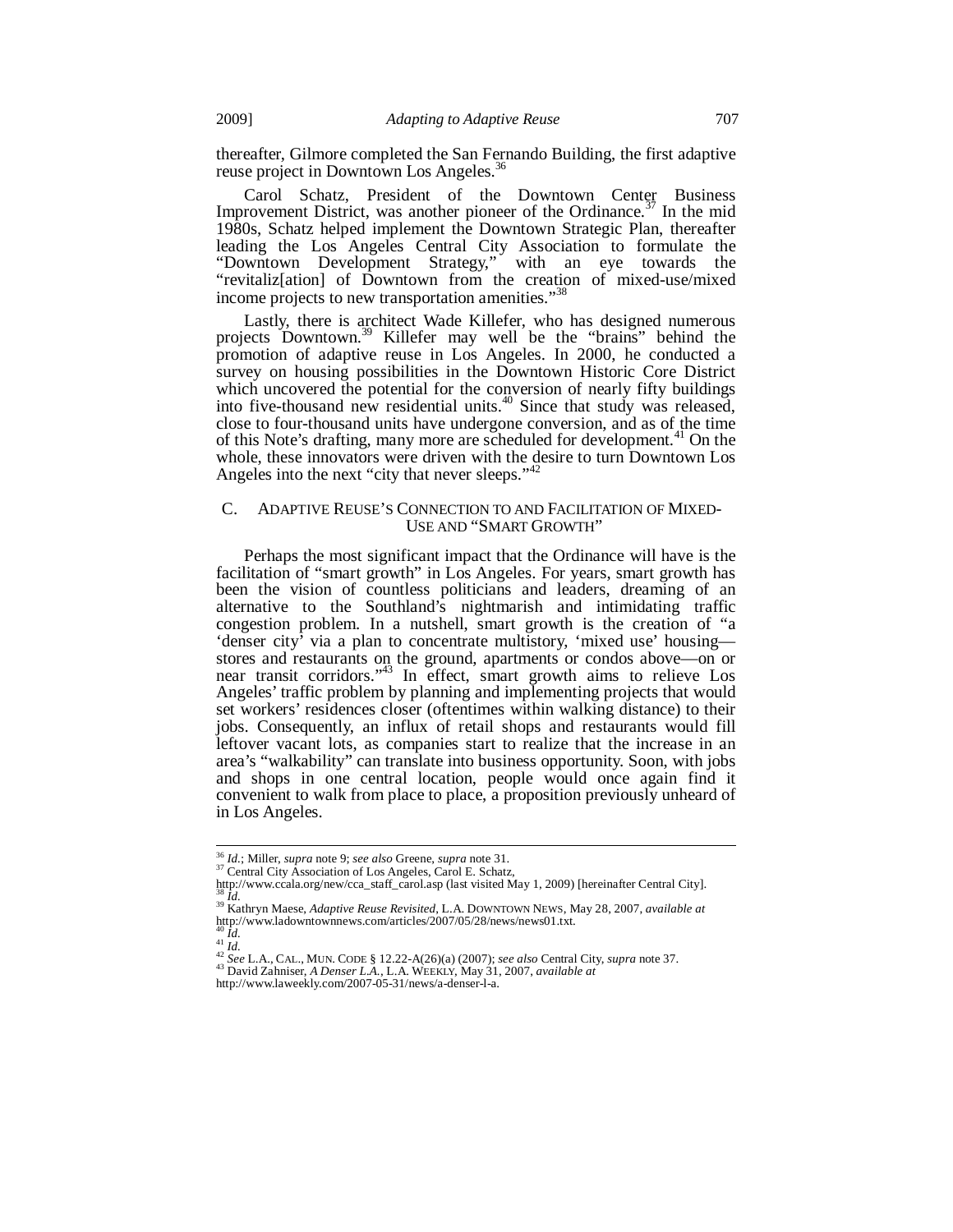[S]mart growth relies on a few major precepts. One is that the car is bad. Another is that cities should be composed of villages, where residents walk to their amenities—shops, restaurants, a decent dry cleaner. To make those places walkable, housing and businesses are concentrated in the same multistory buildings, according to the smart-growth doctrine. And to discourage cars further, those "mixed use" buildings are placed on big streets with frequent public transit, like Santa Monica Boulevard.<sup>44</sup>

Alluding to the hopes of Los Angeles City Councilman Jack Weiss, neighborhoods like Century City, towering with skyscrapers, may one day "behave like [villages]."<sup>45</sup>

The implementation of adaptive reuse projects in a region enables smart growth. In fact, the connection between adaptive reuse and smart growth is made plainly visible in the Adaptive Reuse Ordinance itself. The stated purpose of adaptive reuse is,

to revitalize the Greater Downtown Los Angeles Area and implement the General Plan by facilitating the conversion of older, economically distressed, or historically significant buildings to apartments, live/work units or visitor-serving facilities. This will help to reduce vacant space as well as preserve Downtown's architectural and cultural past and encourage the development of a live/work and residential community Downtown, thus creating a more balanced ratio between housing and jobs in the region's primary employment center. This revitalization will also facilitate the development of a "24-hour city" and encourage mixed commercial and residential uses in order to improve air quality and reduce vehicle trips and vehicle miles traveled by locating residents, jobs, hotels and transit services near each other.<sup>46</sup>

As adaptive reuse works to facilitate the gentrification of surrounding neighborhoods, new businesses and restaurants are likely to find themselves attracted to the area. The natural progression involves an increase in consumer spending, translating to a rise in the area's prosperity. As a result, tax revenues will soon grow and extra funds may be available for social works. One important implication of this is the possibility for future programs to be funded using Tax Increment Financing, a technique which will be discussed in further detail below.<sup>4</sup>

Proponents of smart growth subscribe to the notion that transit-based land use design can enhance economic rehabilitation and the overall livability of a community.<sup>48</sup> Commentator James Kushner reasons that since a significant portion of the general population is unable to afford cars, "requiring automobiles for access to employment is inconsistent with the

<sup>44</sup> David Zahniser, *What's Smart about Smart Growth*, L.A. WEEKLY, May 30, 2007, *available at*  http://www.laweekly.com/news/features/whats-smart-about-smart-growth/16507.

<sup>45</sup> *Id.* 46 L.A., CAL., MUN. CODE § 12.22-A(26)(a) (2007); L.A., CAL., MUN. CODE § 12.22-A(26)(g), Zoning Administrator's Interpretation, Case No. ZA 2004-7710(ZAI) (Dec. 21, 2004) (defining Downtown Project Area).<br><sup>47</sup> See infra Part V.A.

<sup>&</sup>lt;sup>48</sup> James A. Kushner, *A Comparative Vision of the Convergence of Ecology, Empowerment, and the Quest for a Just Society*, 52 U. MIAMI L. REV. 931 (1998).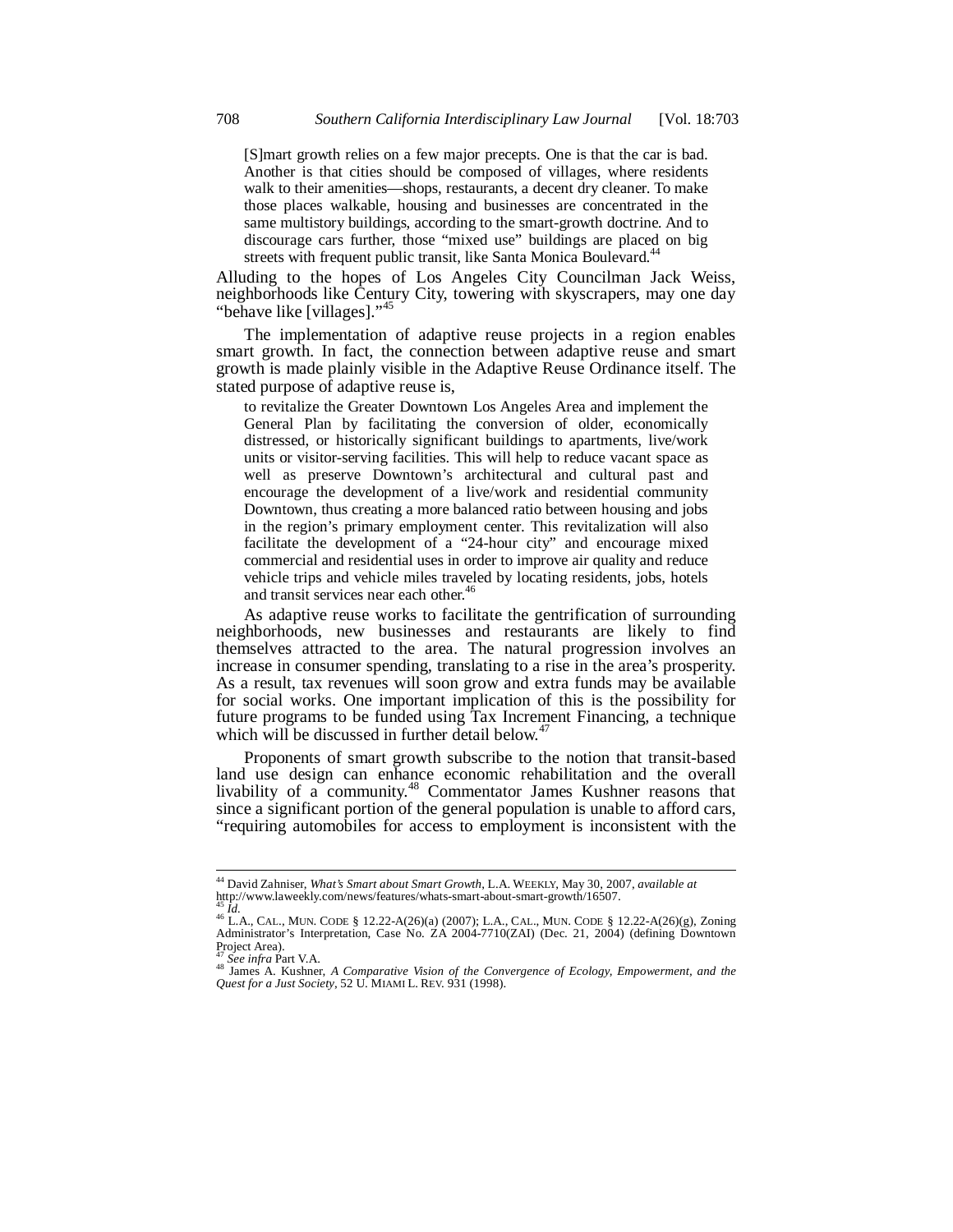notion of a just society."<sup>49</sup> Additionally, safety-based policy arguments can be found to support smart growth's discouragement of automobiles. Arguably, the greater usage of cars makes life in the suburbs more dangerous than in the inner city.<sup>50</sup> Support for this proposition rests in the fact that "risk of early death is greater in the suburbs than in the central city."<sup>51</sup>

On the other hand, critics counter that the increasing degree of suburbanization and sprawl found in the United States is a matter of society's preference, and the push towards centralized communities is an exercise in futility.<sup>52</sup> They argue that new transit systems merely replace "flexible bus routes with costly fixed-route services to a few downtown areas, while the growth in jobs and population has been in the suburbs . . . ."<sup>33</sup> One observer has opined that this "squandering" of funds<sup>34</sup> on renewal projects is even more frustrating because the need for a suburb-todowntown commute is becoming less of a reality.<sup>55</sup> In Los Angeles, decentralization is perhaps more of an inescapable way of life than concepts like "smart growth" and "urban village" let on.<sup>56</sup>

Furthermore, not everyone is convinced that the proponents of smart growth sincerely harbor the same concerns that the concept was designed to address. In other words, some are concerned that certain projects tend to behave like a wolf in sheep's clothing—a sprawling environmental disaster that merely happens to be adorned with the name of "smart growth." Critics recognize that local decision-makers are impressed by the terminology, and developers can easily garner public support by throwing those two little words around.<sup>58</sup> Some have argued that developers have in effect been given a license to "perpetuate rather than limit the sprawl" simply by sprinkling a handful of businesses and shops around a proposed development and calling it "smart growth."<sup>59</sup>

Illustrative of the above point is the "Playa Vista Project," the first major smart growth project in Los Angeles,<sup>60</sup> where Steven Spielberg once envisioned his DreamWorks campus to reside.<sup>61</sup> Naturally, the Los Angeles City Council, voters, and the State Coastal Commission eagerly approved the plan to develop the nearly one-thousand acre property encompassing the Ballona Wetlands, $62$  apparently excited over the revenue prospects that

 $49$  *Id.* at 939.

<sup>&</sup>lt;sup>50 *Id.* at 939.<br><sup>51</sup> *Id.* 52 Peter Gordon & Harry W. Richardson, *Are Compact Cities a Desirable Planning Goal?*, 63 J. AM.<br><sup>52</sup> Peter Gordon & Harry W. Richardson, *Are Compact Cities a Desirable Planning Goal?*, 63 J.</sup>

<sup>&</sup>lt;sup>53</sup> *Id.* at 98.<br>
<sup>54</sup> *Id.*<br>
<sup>55</sup> *Id.*<br>
<sup>57</sup> David Zahniser, *Peddling Smart Growth*, L.A. WEEKLY, May 31, 2007, *available at*<br>
http://www.laweekly.com/news/features/peddling-smart-growth/16508 [hereinafter Zahniser, <sup>58</sup> *Id.*<br><sup>59</sup> *See id.*<br><sup>60</sup> *Id.*<br><sup>61</sup> David Ferrell, *Spielberg Notes Hollywood Twist for Dream Works*, L.A. TIMES, Dec. 14, 2005 at sec.

Metro, pt. B.<br><sup>62</sup> DANIEL P. SELMI & JAMES A. KUSHNER, LAND USE REGULATION: CASES AND MATERIALS 36–37 (2d

ed. 2004).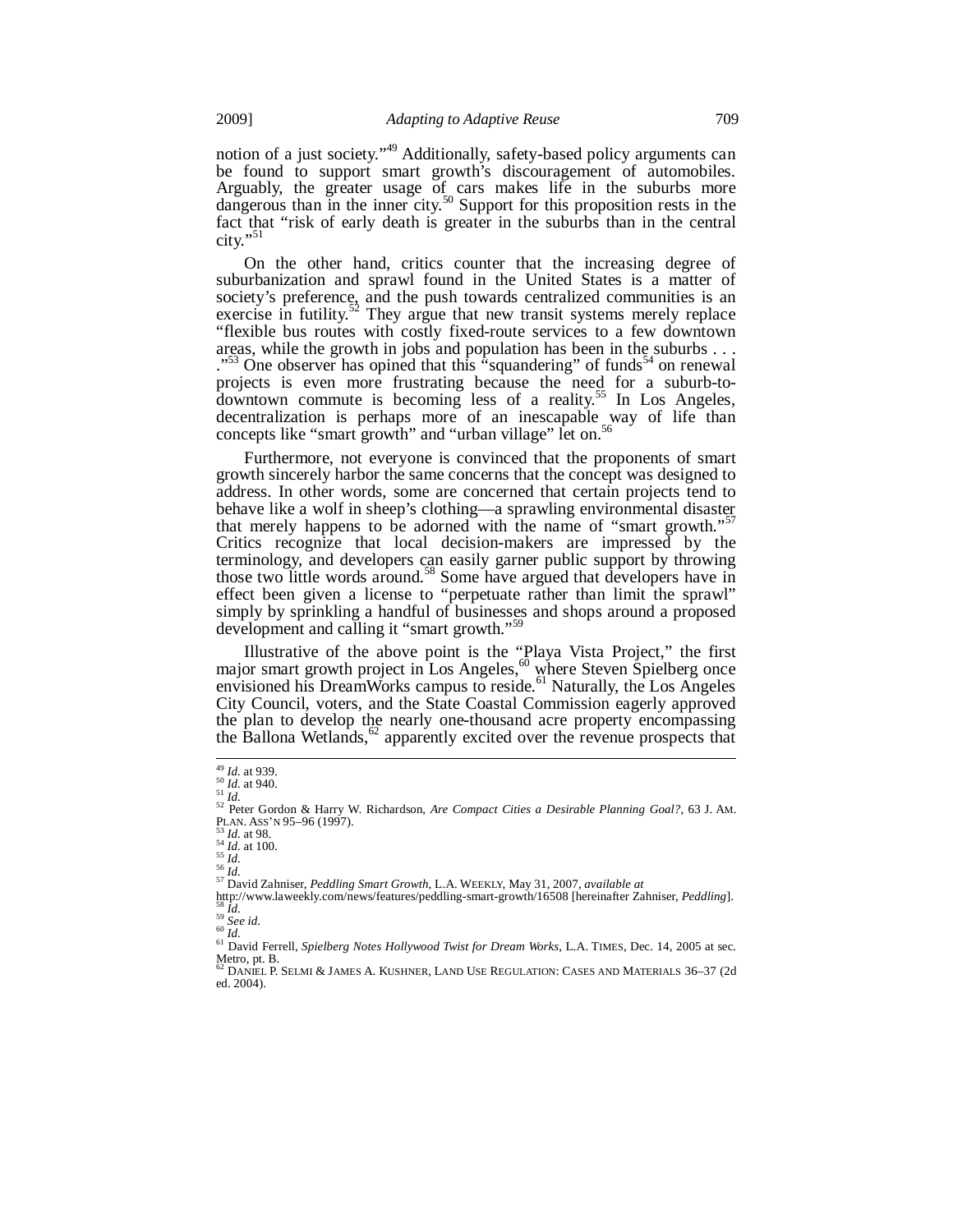such a development promised to bring to the City—especially if a major movie production studio were to become the development's main tenant. In the end, the massive parcel, which once housed billionaire Howard Hughes' airplane hangar where the "Spruce Goose" was constructed,<sup>63</sup> never did attract DreamWorks.<sup>64</sup> Though it did manage to do something else: despite seemingly endless litigation by a number of environmentalist organizations and citizen groups (i.e. Friends of the Ballona Wetlands), <sup>65</sup> the project "gobbled up a portion of the Ballona Wetlands but was billed as smart growth—largely because it combines homes, workplaces, shops and restaurants."<sup>56</sup>

Former Los Angeles City Councilman Mike Woo has gone as far as to say that "[t]here's no smart-growth police . . . . So in the absence of smartgrowth police, it's the Wild West out there, with people using whatever name they want."<sup>67</sup> While it is true that, unlike in some states such as Oregon,<sup>68</sup> site plan reviews in California are quasi-legislative in nature<sup>69</sup> (a characterization that would usually allow public agencies greater deference to consider their own policy biases when formulating decisions on whether to approve development projects),<sup>70</sup> the critics' cries may nevertheless be somewhat exaggerated. All public agency determinations in California must comply with the California Environmental Quality Act  $[CEQA]$ ,<sup> $\text{1}$ </sup> a mandate that requires (through the filing of Environmental Impact Reports) findings of fact and analyses to be made regarding the mitigation of  $\frac{72}{2}$ environmental impacts that a proposed project may produce. Furthermore, under *Western States Petroleum Association v. Superior Court,* a 1995 case out of the California Supreme Court, all public agencies are confined by this record in making quasi-legislative decisions.<sup>4</sup> Therefore, California courts have found that it is unnecessary to further regulate the decision-making processes of local government officials, trusting that the requirements imposed by CEQA and *Western States* provide sufficient procedural protections against "arbitrary and capricious" actions.

On the other hand, the protections of site plan review fail to quiet all concerns. As mentioned below, many smart growth developments in Los Angeles are exempt from site plan review to the extent that adaptive reuse techniques are implemented in the final scheme. $\frac{7}{4}$ 

 $63$  *Id.* at 36.

<sup>&</sup>lt;sup>64</sup> *Id.* at 41.<br>
<sup>65</sup> *Id.* at 41.<br>
<sup>65</sup> *Id.* at 41.<br>
<sup>66</sup> Zahniser, *Peddling*, *supra* note 57.<br>
<sup>67</sup> Mike Woo, *quoted in id.*<br>
<sup>68</sup> Fasano v. Board of County Comm'rs, 507 P.2d 23, 30 (Or. 1973).<br>
<sup>69</sup> See Western S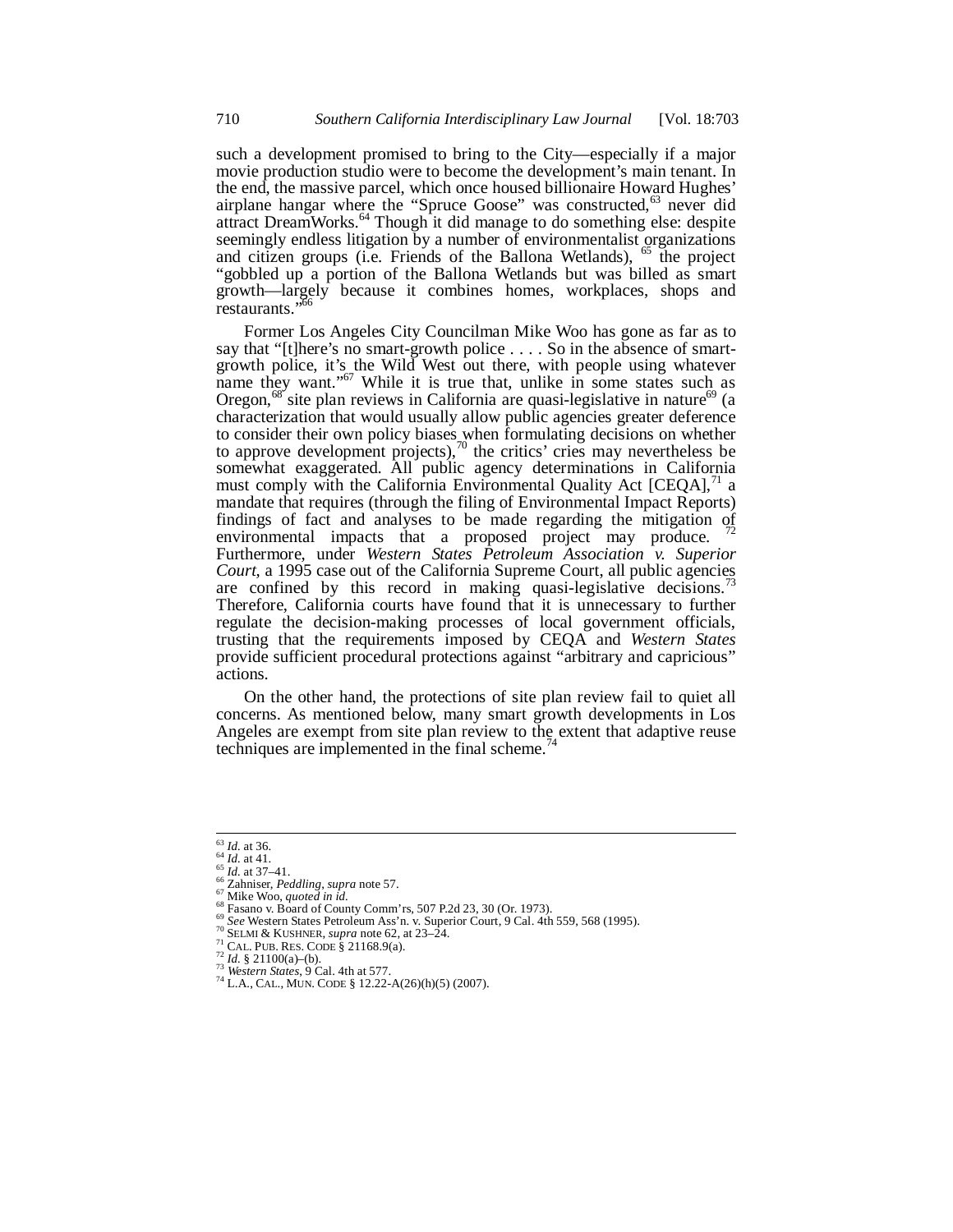# III. THE LOS ANGELES ADAPTIVE REUSE ORDINANCE AND ITS FAULTS

Developers enjoy many perks from undertaking adaptive reuse projects.<sup>75</sup> Such projects are entitled to unique incentives and are exempt from certain regulatory compliances.<sup>76</sup> For instance, developers of adaptive reuse projects need not be concerned with increasing the number of available parking spaces in their developments beyond the number of spaces that existed in 1999.<sup>77</sup> Also, the rooms, quarters, and offices within an adaptive reuse building are exempt from compliance with the lot area requirements of the zone or height district in which the project is located.<sup>7</sup> Perhaps the most significant of all these incentives is that "Adaptive Reuse Projects shall be exempt from the requirements for Site Plan Review . . . Site plan review serves the function of allowing local governments a chance to examine and scrutinize the details of a development project (and address its impact on the surroundings) before approving it. $\frac{80}{10}$  These reviews can be used to deny projects even when their proposed use is permitted.<sup>81</sup> Many Downtown adaptive reuse projects, such as rental projects in buildings constructed before  $1974$ ,<sup>82</sup> are permitted "by right" and do not require environmental clearance, discretionary review, nor compliance with  $CEQA!^{83}$  Contrastingly, the granting of nearly all permits related to the development of *all other* residential buildings in Downtown is contingent on those projects obtaining site plan approval.<sup>84</sup> Presumably, since adaptive reuse leaves the existing building virtually unchanged, the City believes that site plan review is unnecessary. However, the fallacy here is apparent: although adaptive reuse may do little to the physical structure of a building, projects nevertheless could consequentially impact the surrounding region with respect to matters such as potentially increased traffic or the need for adequate educational facilities. For this very reason, site plan review should be required to "ensur[e] that development projects are properly related to their sites, . . . traffic circulation, . . . infrastructure and environmental setting."<sup>85</sup> Since zoning requirements are severely relaxed and the project approval process is expedited for adaptive reuse projects, it is clear why these projects have become so popular in recent years.

<sup>&</sup>lt;sup>75</sup> *Id.* § 12.22-A(26)(h).

 $\frac{7}{76}$  *Id.* § 12.22-A(26)(h).<br>  $\frac{77}{16}$  *Id.* § 12.22-A(26)(h)(3).<br>  $\frac{77}{16}$  *Id.* § 12.22-A(26)(h)(2).<br>  $\frac{78}{16}$  *Id.* § 12.22-A(26)(h)(2).<br>  $\frac{78}{16}$  *Id.* § 12.22-A(26)(h)(5); *id.* § 12.24-X(1)(2007) ( concerning Downtown adaptive reuse projects. For instance, projects in areas zoned for manufacturing and projects in buildings constructed after 1974 require the approval of a Zoning Administrator.).

<sup>&</sup>lt;sup>80</sup> SELMI & KUSHNER, *supra* note 62, at 103.<br><sup>81</sup> See, e.g., Wesley Inv. Co. v. County of Alameda, 198 Cal. Rptr. 872, 876 (Ct. App. 1984).<br><sup>82</sup> For a detailed description of all review-exempted buildings, consult L.A.,  $A(26)(d)$  (2007).

L.A., CAL., MUN. CODE § 12.22-A(26)(h)(5) (2007); PROGRAM, *supra* note 1, at Planning and Land Use: Frequently Asked Questions.

<sup>84</sup> L.A., CAL., MUN. CODE § 16.05-C(1) (2007). 85 *Id.* § 16.05-A.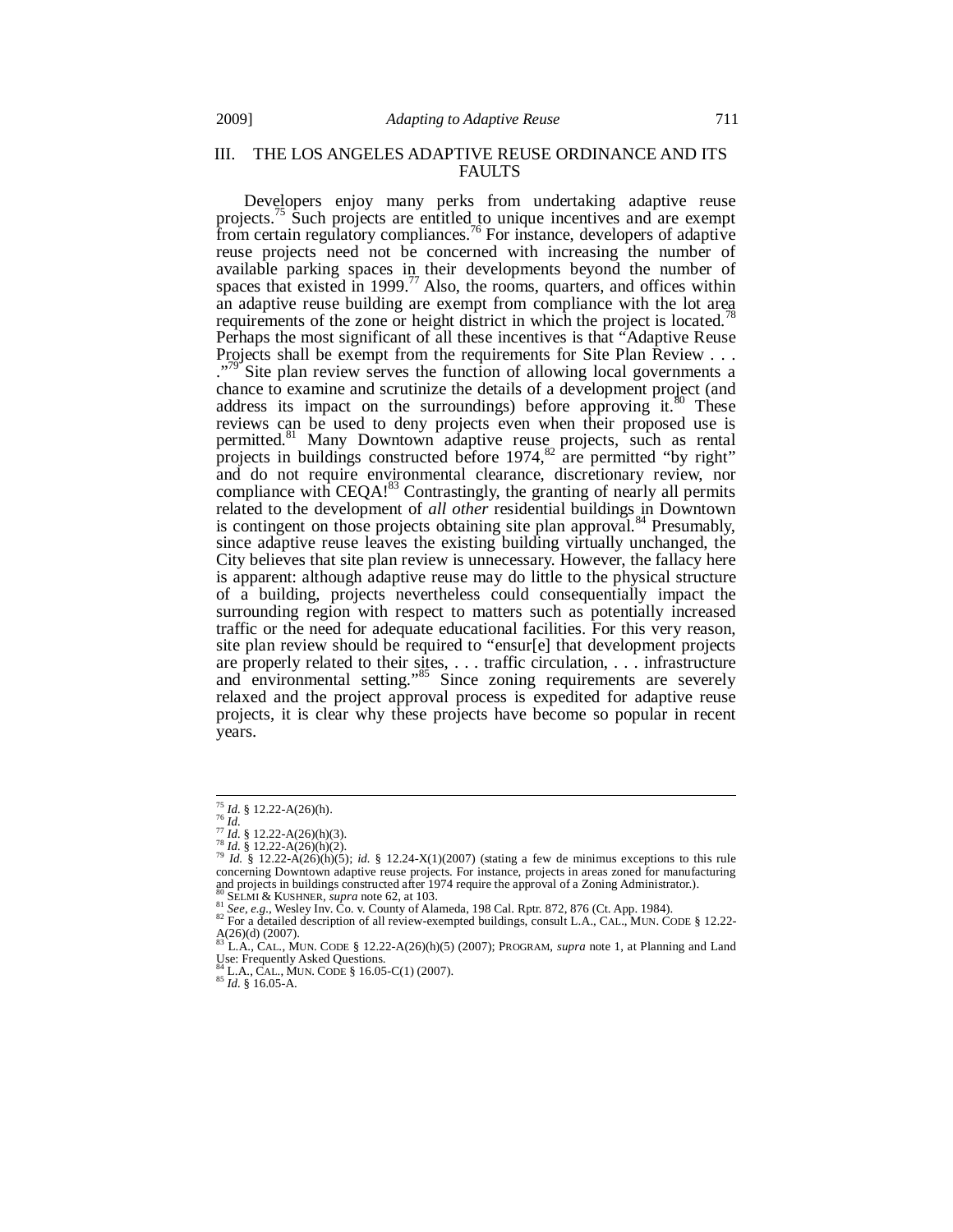What stands out about the Ordinance is that the definition of adaptive reuse varies depending on the location of the project.<sup>86</sup> Consequently, whether a project is to be constructed Downtown may be determinative of whether the project will be entitled to receive the incentives outlined above. The Ordinance defines adaptive reuse generally as "any change of an existing *Non-Residential Use* to new dwelling units, guest rooms, or joint living and work quarters in all or any portion of any eligible building."<sup>87</sup> Though notably, the Ordinance carves out a special exception to this definition for projects slated for the Downtown project area. According to the Ordinance, "*Downtown* adaptive reuse" is defined as "any change of use to dwelling units, guest rooms, or joint living and work quarters in all or any portion of any eligible building."88 There is a glaring implication stemming from the differences between these two definitions—it is that if a project is set for Downtown, the project may still be eligible to receive the adaptive reuse incentives even if the existing building were of residential use.<sup>89</sup> Allegedly, this "oversight" initially was the result of a drafting error in the original ordinance.<sup>90</sup> When lawmakers attempted to correct the problem, they finally wound up precluding residential-to-residential conversion incentives all over the  $\tilde{C}$ ity—*except* in Downtown.<sup>91</sup> One must assume an explanation for this. Most likely, the success enjoyed by the original ordinance created an atmosphere of excitement and zeal in the Los Angeles City Council. This excitement probably was so great that it induced lawmakers to want to retain a level of ease for developers to fall within the provision and be eligible for the incentives.

Critics are quick to point out that (as currently drafted) the Ordinance has the potential to displace a number of low-income families residing in Downtown buildings that offer cheap, affordable housing.<sup>92</sup> Offering incentives to encourage such projects raises not only moral issues, but also economic and political issues. "Livable Places," an organization that has joined with housing and homeless advocates in Los Angeles, argues that "[t]he Adaptive Reuse Ordinance was clearly intended to add to the housing stock by converting underutilized, non-residential properties to housing—not by reducing the number of units affordable to very low income people.<sup>393</sup> Interestingly, the California Legislature has explicitly recognized and lent credibility to this contention:

Significant amounts of housing built to serve lower income households and families is [sic] disappearing from the housing market. This phenomenon is due to *government policies* that allow prepayment of mortgages, *termination of use restrictions* and nonrenewal of subsidy contracts and to changes in market forces which increase property values and *create pressure to convert to middle or upper income housing* or other

<sup>&</sup>lt;sup>86</sup> *Id.* §§ 12.22-A(26)(c), 12.24-X(1)(a).

<sup>&</sup>lt;sup>87</sup> *Id.* § 12.22-A(26)(c), 12.24-A(1)(a)<br>
<sup>87</sup> *Id.* § 12.24-X(1)(a) (emphasis added).<br>
<sup>88</sup> *Id.* § 12.22-A(26)(c).<br>
<sup>89</sup> PROGRAM, *supra* note 1, at Planning and Land Use: Frequently Asked Questions.<br>
<sup>90</sup> Livable Pla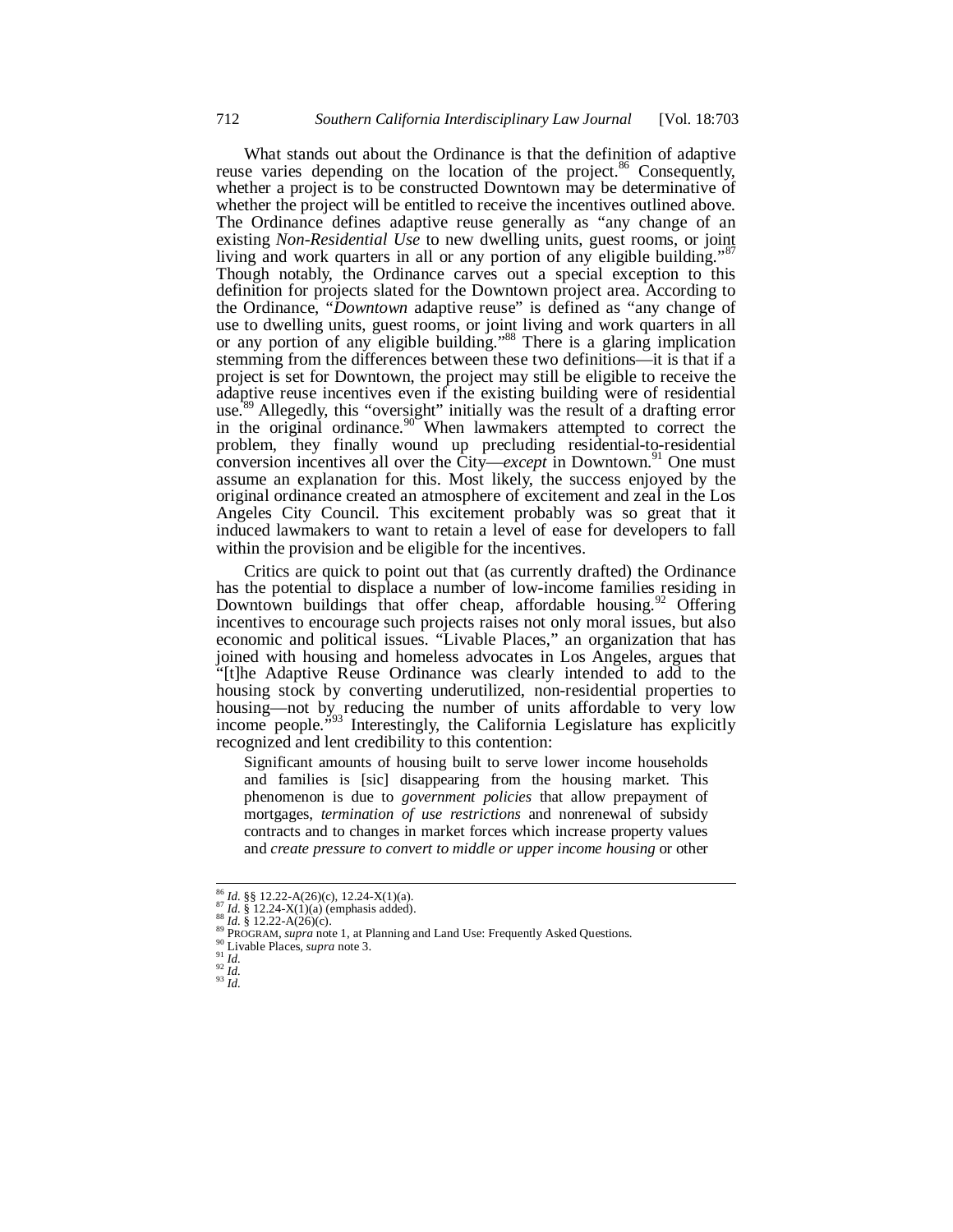commercial uses. These conversions displace lower income tenants who have very limited options for relocating in comparable affordable housing.<sup>94</sup>

One commentator goes as far as to say that the consequences will leave no one in the metropolitan areas of America unaffected.<sup>95</sup> Speaking in the context of smart growth and gentrification, Gerald Frug reasons that if poor people are driven out of their inner-city homes because of escalating housing prices, they will be forced to move to the outer areas of the metropolitan region.<sup>96</sup> Therefore, those currently living in the suburbs "will need to learn to live with the very kinds of people that they are now running away from."<sup>97</sup> Although the rationale behind Frug's rather extreme prediction may be questionable, his article puts forth the reasonable suggestion that the affordable housing problem could have implications far beyond what the comfortable suburban homeowner might have imagined.

## IV. THE INADEQUACIES OF EXISTING AFFORDABLE HOUSING INCENTIVES AND RELOCATION ASSISTANCE PROGRAMS

To be fair, provisions do exist elsewhere in the Municipal Code to offset the Ordinance's negative impacts on affordable housing; but, many of these provisions are inadequate. Four years before the Ordinance became effective, the City implemented an ordinance to provide developers with incentives for pursuing affordable housing projects.<sup>98</sup> Depending on the percentage of affordable housing units a developer sets aside in its project, the developer may benefit from a handful of modest incentives such as deferred payment of fees and relaxed parking requirements.<sup>99</sup> Similarly, the State of California provides deferred payment loans to eligible developers out of the Department of Housing and Community Development's Housing Rehabilitation Loan Fund.<sup>100</sup> Priority for this limited type of financial assistance is given to projects that "are located in areas where the housing need is great as determined by the department, taking into consideration, among other factors, low vacancy rates, high market rents, long waiting lists for subsidized housing, the stock of substandard housing, and the potential loss of subsidized rental housing to market-rate housing through demolition, foreclosure, or subsidy termination  $\dots$ 

Unfortunately, due to factors like the availability of alternative funding sources and the imposition of strict requirements for eligibility, these affordable housing incentives do not suffice to address the severity of the problem. Los Angeles has declined to follow the lead of over 130 other California cities that actually *require* developers to set aside a number of

<sup>&</sup>lt;sup>94</sup> CAL. HEALTH & SAFETY CODE § 51475 (2008) (emphasis added).

<sup>95</sup> Gerald E. Frug, *Euphemism as a Political Strategy*, 30 ENVTL. L. REP. 11189 (2000), *reprinted in*<br>SELMI & KUSHNER, *supra* note 62, at 513–14.

<sup>96</sup> *Id.*<br>
97 *Id.*<br>
98 L.A., CAL., MUN. CODE § 12.22-A(25) (2007).<br>
99 *Id.*<br>
100 CAL. HEALTH & SAFETY CODE § 50668.6 (2008).<br>
<sup>101</sup> *Id.* § 50668.6(a)(1).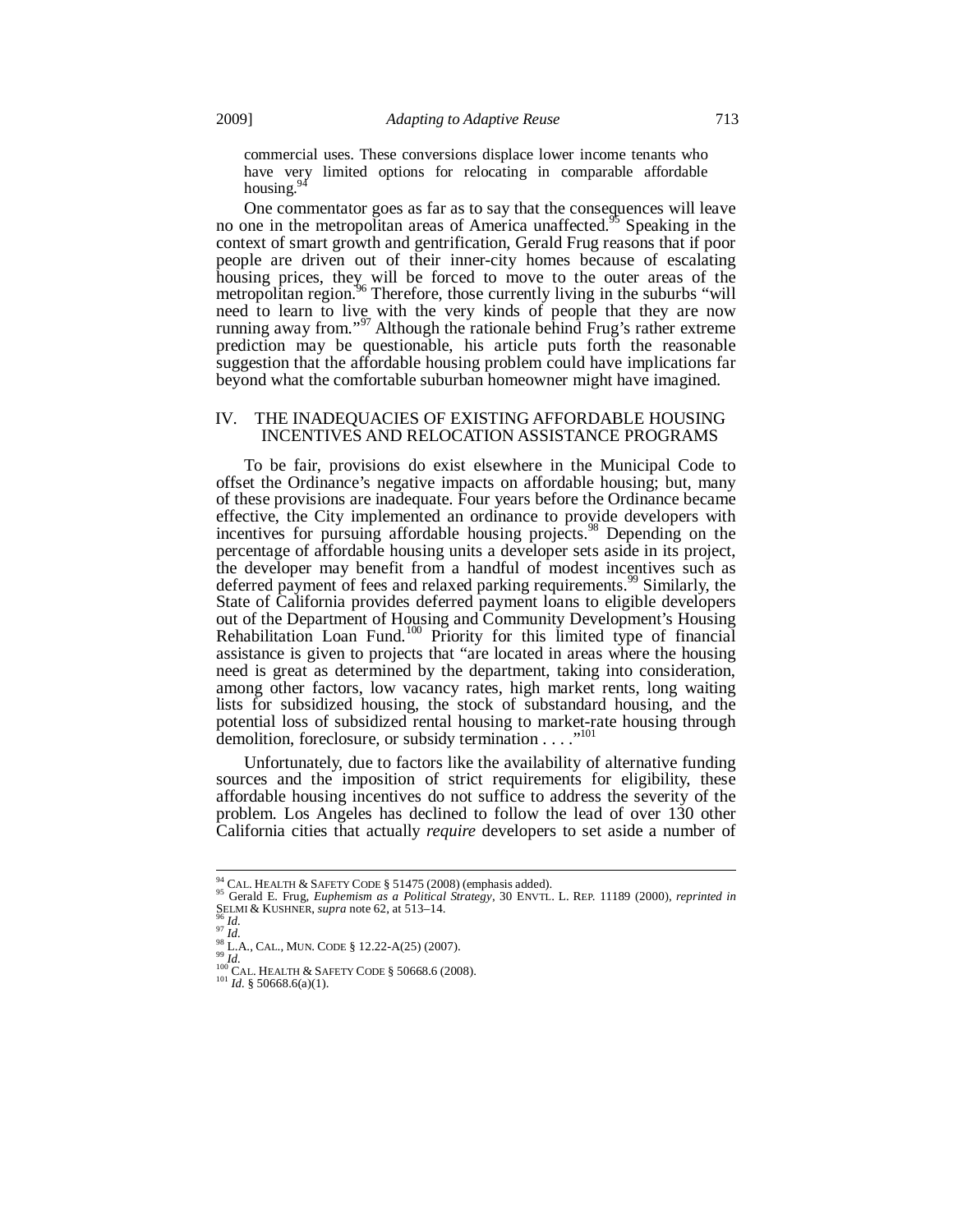low-income housing units in each of their projects.<sup>102</sup> Los Angeles City Controller Laura N. Chick has been very vocal in pleading with the City to implement such a mandate.<sup>103</sup> No less than five times in her recent audit of the Los Angeles Housing Department, Chick recommends "adopting a mandatory inclusionary zoning ordinance that would require developers to set-aside affordable units or pay a fee for their creation, thereby ensuring more affordable units are built or providing additional monies to help fund more projects."<sup>104</sup> San Francisco enacted an ordinance which did exactly that, and as mentioned below, the California Supreme Court upheld its validity.<sup>105</sup>

Alternatively, based on section 42 of the Internal Revenue Code, another method available to alleviate the affordable housing problem is the use of Low Income Housing Tax Credits  $(LIHTCs).^{T06}$  The federal government grants federal tax credits to states, and in turn, state housing agencies award the tax credits to qualifying affordable housing developers.<sup>107</sup> For the taxpayer, the LIHTC offsets the amount of federal income tax payable on a dollar-for-dollar basis.<sup>108</sup> The developers sell off the LIHTCs to investors in order to generate equity capital for their projects.<sup>109</sup> By creating high levels of equity and lessening their need for debt, developers find themselves with lower debt service, which translates into lower rents for eligible low-income tenants.<sup>110</sup> LIHTCs provide a decent incentive for affordable housing, but their practicality is limited for a number of reasons. First, competition among developers to receive LIHTCs is extremely fierce.<sup>111</sup> Oftentimes, the amount of developer requests for LIHTCs outnumbers their availability three-to-one.<sup>1</sup> Additionally, this method may prove undesirable to adaptive reuse developers since the Internal Revenue Code imposes stringent rent restrictions and tenant income limitations for qualification.<sup>113</sup> In fact, the code is so strict that a failure to comply with any of the requirements may result in "recapture" of credits previously taken.<sup>114</sup> The time has come for a more solid approach to mitigating the problems associated with the lack of low-income housing units.

<sup>102</sup> Douglas Ring & Diane Donoghue, Op-ed, *Down-to-Earth Housing: City Hall Has to Change Course or Downtown Will Become a Gilded Ghetto*, L.A. TIMES, July 24, 2007, at 17.<br><sup>103</sup> LAURA N. CHICK, PERFORMANCE AUDIT OF THE LOS ANGELES HOUSING DEPARTMENT'S AFFORDABLE HOUSING & OCCUPANCY MONITORING ACTIVITIES (July 9, 200

<sup>104</sup> Id. at v, viii, 11, 14, app. 1 at 1.<br>
<sup>105</sup> Id. at v, viii, 11, 14, app. 1 at 1.<br>
<sup>105</sup> See infra notes 157–164 and accompanying text.<br>
<sup>106</sup> I.R.C. § 42 (2008).<br>
<sup>107</sup> OFFICE OF THE COMPTROLLER OF THE CURRENCY, LOW IN

KIM BRIGHT, LOW-INCOME HOUSING TAX CREDITS: HELPING MEET THE DEMAND FOR AFFORDABLE RENTAL HOUSING (AARP Pub. Pol'y Inst. 2006), *available at* http://www.aarp.org/research/housingmobility/affordability/fs74r\_lihtc.html.<br><sup>109</sup> TAX CREDITS, *supra* note 107, at 1, 6.<br><sup>110</sup> *Id.* 

<sup>111</sup> *Id.*; BRIGHT, *supra* note 108.<br>
<sup>112</sup> BRIGHT, *supra* note 108.<br>
<sup>113</sup> I.R.C. § 42(g)(2).<br>
<sup>114</sup> *Id.* § 42(j).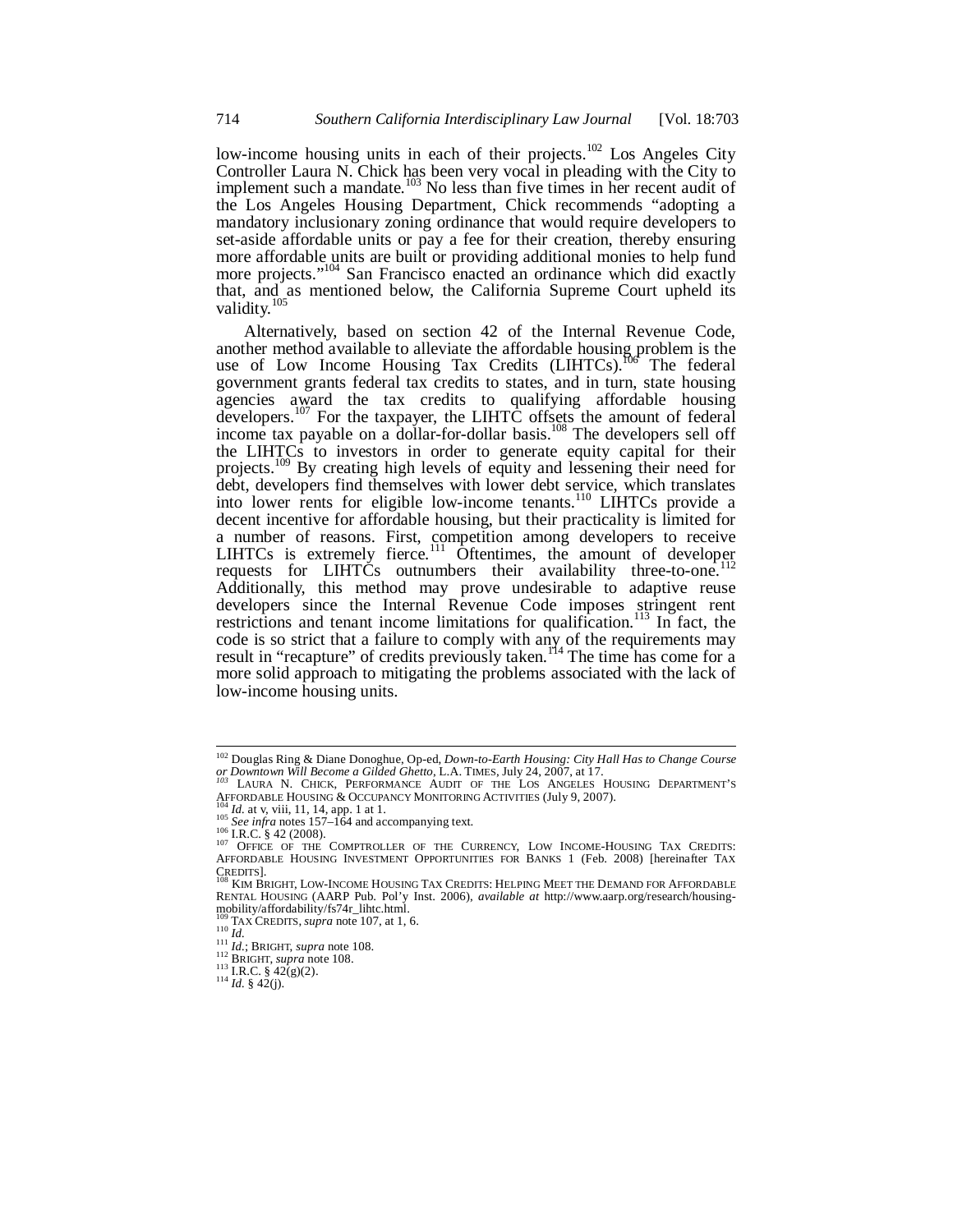Adaptive reuse's potential displacement problem may be exacerbated by the tendency of "relocatees" to stay in the immediate vicinity of their prior dwellings, making the displacement experience likely to reoccur a few years down the line if the development that initially caused displacement is successful.<sup>115</sup> In 1970, Congress passed the Uniform Relocation Assistance and Real Property Acquisition Policies Act.<sup>116</sup> The legislation is intended to provide displaced persons with compensation for the costs involved in moving.<sup>117</sup> The Act, however, assists only those displaced from their homes by federal or federally funded state projects<sup>1</sup> Therefore, tenants who are forced to vacate not because of federal redevelopment programs, but rather due to private developers acquiring the rights to build or rehabilitate the buildings where they reside, are out of luck and cannot benefit from the relocation assistance provided by the Act.<sup>119</sup> In addition, the Act does not apply to displaced illegal aliens.<sup>120</sup> The fact that adaptive reuse "victims" and illegal aliens are not eligible for support under the Act means that there may potentially be many Angelinos who are displaced by redevelopment projects in their neighborhoods and left without any relocation assistance.

## V. PROPOSED SOLUTIONS TO ADAPTIVE REUSE'S DOWNTOWN DISPLACEMENT PROBLEM

#### A. TAX-INCREMENT FINANCING

One option may be to implement an obligation at the city level to assist those displaced and in need of financial aid in relocating. The downside of such a plan is that 1) city funds might be too scarce to allow for an expansion of social assistance of this magnitude and 2) there may be equitable concerns in forcing tax-payers to foot the bill for a mess that private developers have caused for their own benefit. Surely, the question exists as to whether a private project which revitalizes the local economy should be deemed as having a public purpose, $121$  perhaps making it worthier of tax-payer contribution, but that is an issue for a separate analysis. In any event, when analyzed through comparison to other popular city practices, a plan for city-based relocation assistance seems attainable and reasonable.

<sup>&</sup>lt;sup>115</sup> Chester W. Hartman, *Relocation: Illusory Promises and No Relief*, 57 VA. L. REV. 745, 746 (1971).

the 42 U.S.C. §§ 4601 *et seq.* (1994).<br>
<sup>117</sup> Id. § 4622(a)(1).<br>
<sup>118</sup> See Dawson v. U.S. Dept. of Housing & Urban Dev., 428 F. Supp 328, 329, 332 (N.D. Ga. 1976),<br>
<sup>119</sup> See Dawson v. U.S. Dept. of Housing & Urban Dev.,

<sup>&</sup>lt;sup>120</sup> 42 U.S.C. § 4605(a) (2008). <sup>120</sup> *Compare* Kelo v. City of New London, 545 U.S. 469 (2005) (condemnation of property deemed for <sup>121</sup> *Compare* Kelo v. City of New London, 545 U.S. 469 (2005) (condemnation of proper public use when transference of property from one private entity to another was in furtherance of economic development plan), *with* Southwestern Illinois Dev. Auth. v. Nat'l City Envtl., L.L.C., 768 N.E.2d 1 (Ill. 2002) (benefiting private entity's role in expansion of tax revenues and enhancement of public happiness does not justify improper eminent domain power because action would still be for 'purely private purposes").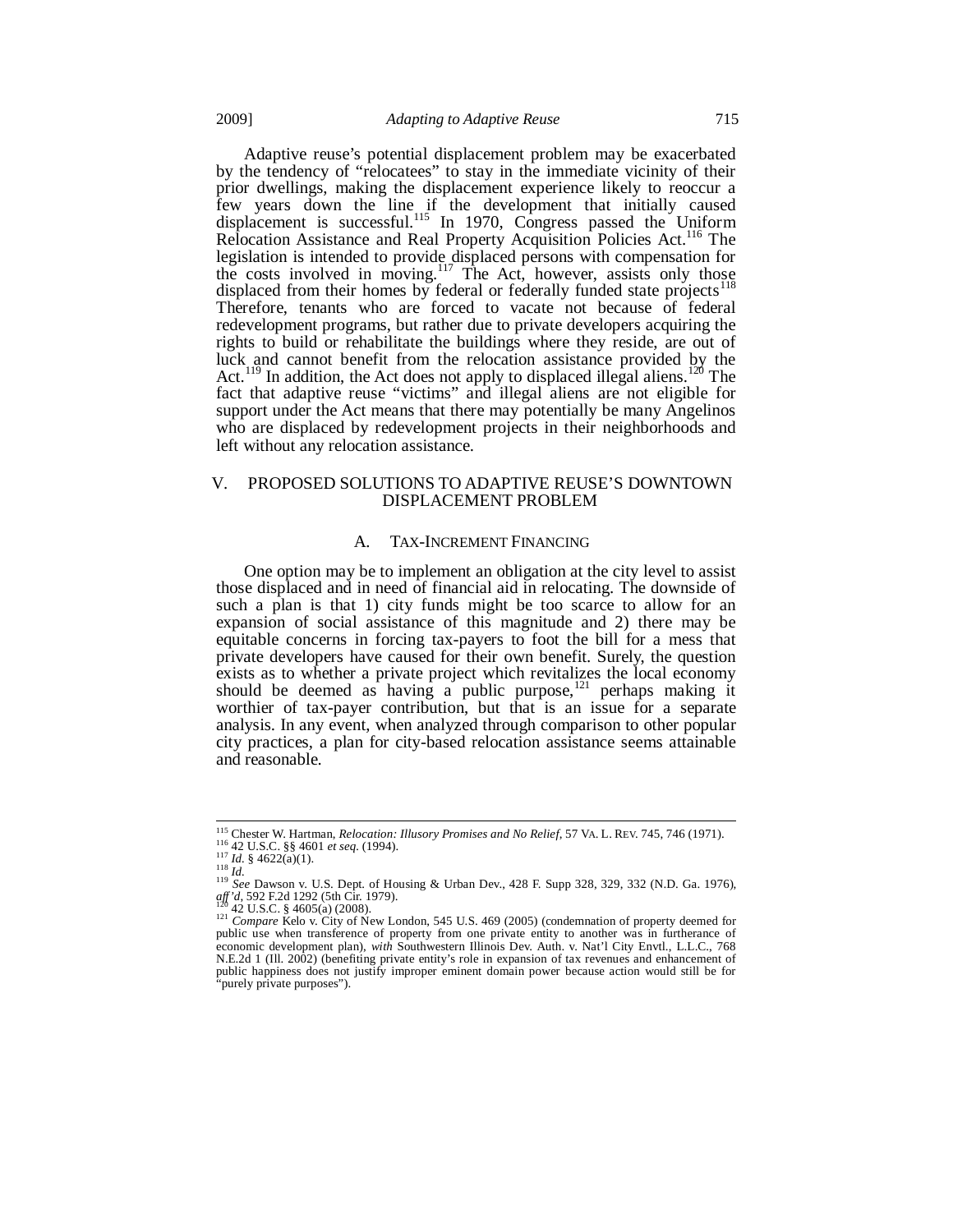"Tax-Increment Financing" (TIF) allows cities to bypass the need for federal subsidies $122$  and is a popular method of financing for redevelopment programs. The remarkable aspect of TIF is that it creates extra funds that can be put towards rent subsidies to encourage affordable housing.<sup>123</sup> Put simply, in the TIF model, development is financed by the anticipated increase in tax revenues that the proposed project will create. First, a city will issue municipal bonds to finance property acquisition for redevelopment projects.<sup>124</sup> Eventual development of the neighborhood expands the tax base and brings in more tax revenue.<sup>125</sup> Part of this increased tax revenue goes to pay back the bondholders, and the rest is called the "increment."<sup>126</sup> The "increment" is now available for various public improvement or housing assistance programs.<sup>127</sup>

Fundraising through a model similar to TIF might plausibly help mitigate the problem of displacement caused by certain adaptive reuse projects. Certainly, one of the most applauded virtues of adaptive reuse is that it acts as an engine to revitalize economies. As seen with smart growth, an area's relative rise in prosperity would attract business, dining, and shopping. Therefore, the construction of adaptive reuse projects must create an expectation of increased tax revenues for the neighborhoods in which projects are located. With cities standing to benefit from adaptive reuse projects, it seems sensible to propose that they use a portion of the tax increment, or the amount of revenue received over and above the average pre-project level, to fund relocation assistance programs or create housing subsidies for the displaced.

In the redevelopment context, courts will often require a redevelopment agency, pursuant to the California Community Redevelopment Law, to make a legislative finding of blight before it is able to undergo any TIF funded redevelopment projects in a region.<sup>128</sup> The Community Redevelopment Law serves as protection to "ensure that tax dollars allocated for redevelopment are properly used. For example, the redevelopment power may be exercised only when necessary to alleviate problems associated with blight."<sup>129</sup> According to the California Health and Safety Code, a blighted area is "an area that is predominately urbanized" and characterized by such a combination of negative physical and economic factors as to cause a "reduction of . . . proper utilization of the area" so drastic that the burden it places on the community cannot be reversed without redevelopment.<sup>130</sup> To one familiar with the streets of Downtown Los Angeles, it may seem like finding blight might prove relatively unproblematic.

<sup>&</sup>lt;sup>122</sup> SELMI & KUSHNER, *supra* note 62, at 641.

<sup>&</sup>lt;sup>122</sup> SELMI & KUSHNER, *supra* note 62, at 641.<br>
<sup>123</sup> See id.<br>
<sup>124</sup> *Id.*<br>
<sup>124</sup> *Id.*<br>
<sup>126</sup> *Id.* at 641, 644.<br>
<sup>126</sup> *Id.* at 641.<br>
<sup>128</sup> Beach-Courchesne v. City of Diamond Bar, 95 Cal. Rptr. 2d 265, 270 (Ct. App. 2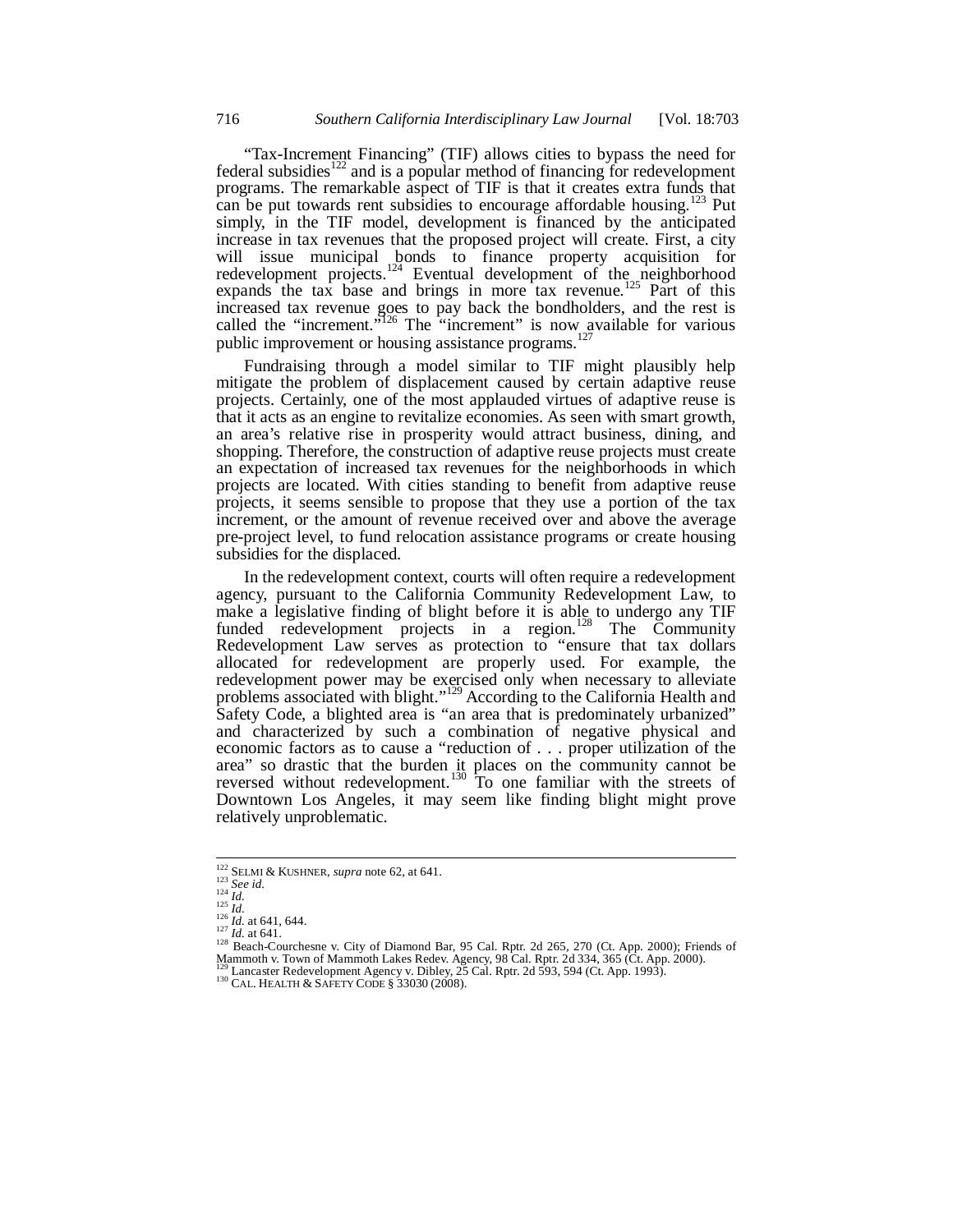Fortunately, blight is likely to be a non-issue in the TIF-like scheme proposed here. The mechanics in the adaptive reuse context are slightly different from those in the redevelopment scenario. Unlike with most redevelopment projects, adaptive reuse projects are pursued by private developers, not government agencies. Therefore, blight is not required for the commencement of an adaptive reuse project. Furthermore, because private developers, rather than governments, are financing the development projects, the issuance of municipal bonds would not be necessary to jumpstart this proposed TIF-like relocation assistance programs.

## B. EXACTIONS

Assuming that the majority of low-income tenants in a particular residential hotel or other affordable housing complex carry month-to-month leases, surely those tenants have no entitlement to guaranteed housing. Month-to-month leases typically can be terminated at will by the landlord as long as he or she gives reasonable notice to the tenant.<sup>131</sup> Therefore, in equity, the local government should step in and take responsibility to provide further assurance that its less affluent residents have a place to rest their heads at night. Exactions are one vehicle which public entities could employ to prevent, or at least alleviate, the problem.

Exactions concern a government's imposition of either a dedication of property or a fee placed on developers or landowners as a condition of real estate development approval.<sup>132</sup> Suppose Los Angeles could condition the approval of a residential-to-residential adaptive reuse project on the developer's payment of a fee, the proceeds of which would be earmarked<sup>133</sup> to go towards affordable housing or relocation assistance programs. Obviously, this type of plan could have the negative effect of discouraging development in an area that the City has aggressively been trying to revive. The upside is that relocation costs and other costs of displacement would not be entirely shouldered by displaced residents.

Modern jurisprudence in this area of the law centers around two United States Supreme Court decisions—*Nollan v. California Coastal Commission134* and *Dolan v. City of Tigard*. 135 In *Nollan*, Justice Scalia articulated an "essential nexus" test to determine the constitutionality of certain permit conditions.<sup>136</sup> To be valid, permit conditions must serve "the same governmental purpose as the development ban."<sup>137</sup> Alternatively stated, the reason the government may otherwise deny a developer's request for approval must be the same as the reason why the government is issuing the condition. The requirements can be simplified into a three-part test:  $\cdot \cdot (1)$  that there be a legitimate state interest  $(2)$  that is substantially advanced by the condition and (3) that the interest be such that the project

<sup>&</sup>lt;sup>131</sup> BLACK'S LAW DICTIONARY 709 (3d pocket ed. 2006).<br><sup>132</sup> ANDREW L. FABER, CALIFORNIA ENVIRONMENTAL LAW AND LAND USE PRACTICE § 64.01 (2008).<br><sup>133</sup> *See* CAL. GOVT. CODE § 66006 (1997).<br><sup>134</sup> Nollan v. California Coast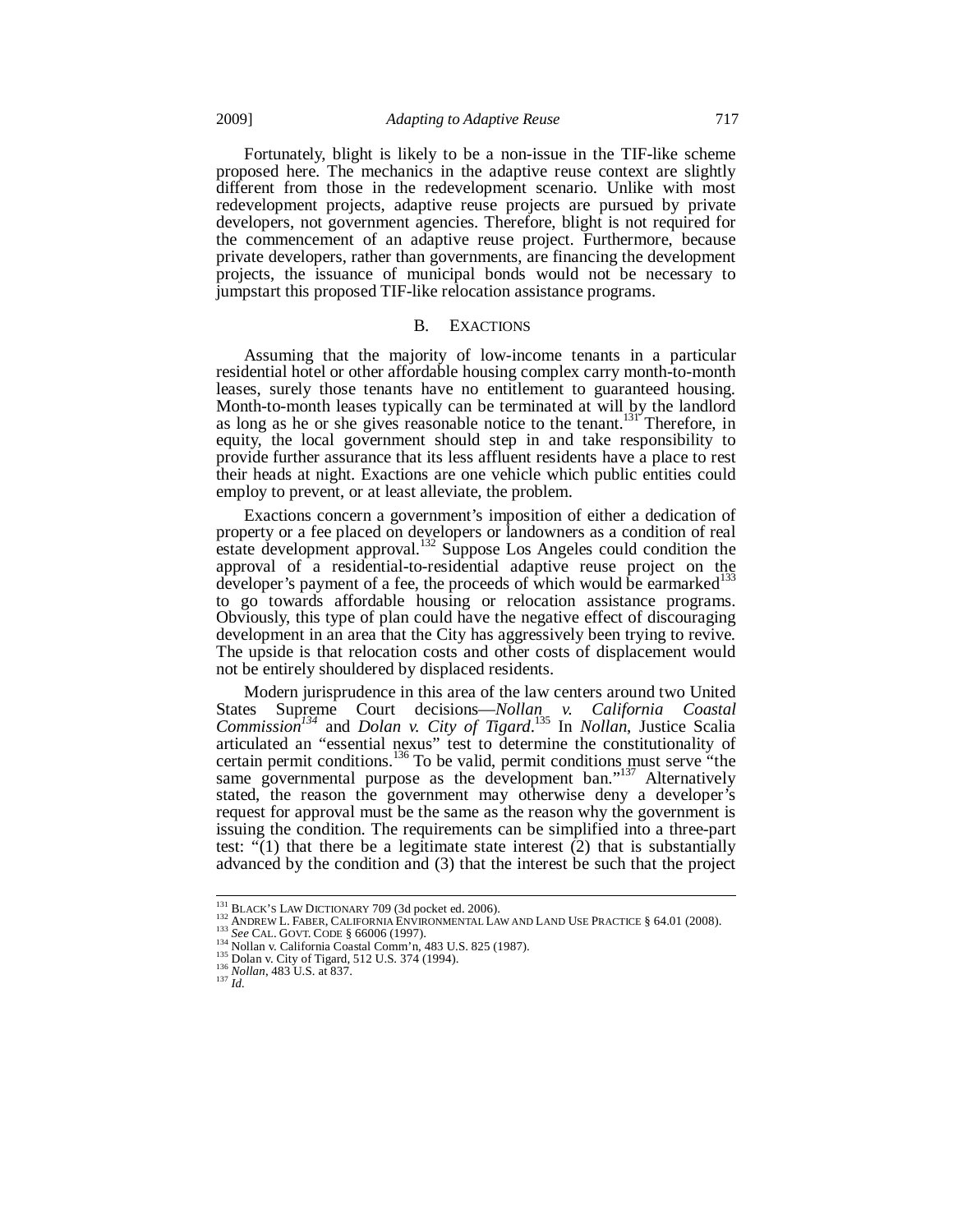could have been denied because of it."138 To illustrate, in *Nollan*, the California Coastal Commission conditioned approval of the construction of  $\frac{139}{139}$ a beach house on an easement passing across the homeowner's property.<sup>1</sup> The stated government purpose of such easement was to mitigate any obstacles created by the new home so as to give beachgoers visual access to the beach.<sup>140</sup> Nevertheless, the condition was held unconstitutional because no nexus existed between the "requirement that people already on the public beaches be able to walk across the Nollans' property" and the reduction of "any obstacles to viewing the beach created by the new house."<sup>141</sup>

On the other hand, in *Dolan,* the City of Tigard conditioned the approval of a hardware store's expansion on the dedication of a portion of the landowner's property for improvement of a storm drainage system and construction of a bike path.142 The condition met *Nollan'*s "essential nexus" test,  $143$  but was still invalidated because it failed to meet yet a second test fashioned by the Supreme Court—the "rough proportionality" test.

The conditions imposed in *Dolan* passed *Nollan*'s "essential nexus" test because there was a relationship between 1) preventing flooding and reducing traffic and 2) limiting the expansion of the hardware store.<sup>144</sup> In other words, legitimate government interests existed, and restricting expansion advanced those interests. First, since the landowner planned to pave her existing gravel parking lot, run-off into the neighboring creek would be increased.<sup>145</sup> Second, the store's expansion would result in increased traffic congestion in the area.<sup>146</sup> Clearly, the City's rationale for requiring the dedication of land addressed those concerns.

Nevertheless, despite compliance with *Nollan*, the City of Tigard's conditions were invalidated on other grounds. The City failed to "make some sort of individualized determination that the required dedication is related both in nature and extent to the impact of the proposed development."<sup>147</sup> First, the City could not justify why a dedication of land was necessary. An easement would have worked just as well, and Dolan would be able to maintain ownership of the property. Second, while the City made a finding that a bike path "could" offset traffic increases, the finding was too conclusory.<sup>148</sup> To clarify, the Court would have allowed the exaction only if it roughly offset the harm that would otherwise be caused by the project. This newer requirement is known as the "rough proportionality" test.<sup>149</sup>

<sup>&</sup>lt;sup>138</sup> FABER, *supra* note 132, at § 64.03[2]. <sup>159</sup> FABER, *supra* note 152, at 8<br>
<sup>139</sup> *Nollan*, 483 U.S. at 828.<br>
<sup>140</sup> *Id.* at 838.<br>
<sup>141</sup> *Id.*<br>
<sup>142</sup> *Dolan*, 512 U.S. at 380.<br>
<sup>143</sup> *Id.* at 387–88.<br>
<sup>143</sup> *Id.* at 387–88.<br>
<sup>143</sup> *Id.*<br>
<sup>147</sup> *Id.* at 391.<br>
<sup></sup>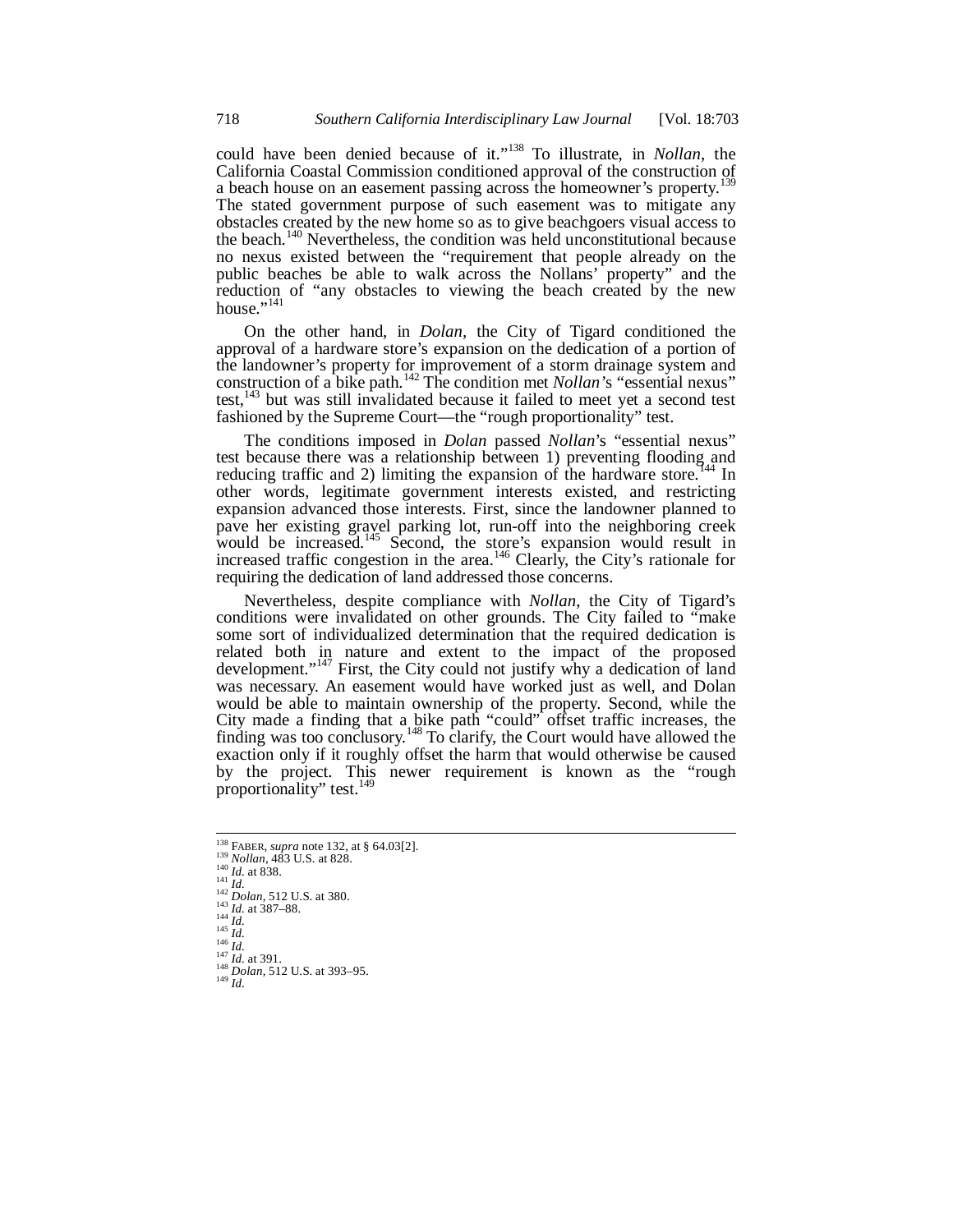Today, exactions must pass both *Nollan*'s "essential nexus" and *Dolan*'s "rough proportionality" tests to be validated. Those two cases concerned themselves with possessory exactions such as land dedications. The issue at hand, though, is whether the heightened scrutiny of the Nollan/Dolan test applies to non-possessory exactions, like impact fees, that might be imposed on adaptive reuse developers to mitigate the harm caused by displacement of low-income tenants. The California Supreme Court addressed this question in *Ehrlich v. City of Culver City*. 150 Two different fee exaction scenarios were examined in that case.<sup>151</sup> Exaction fees imposed via individual adjudicative decisions were compared with those instituted by generally applicable legislation. First, the Court held that the *Nollan/Dolan* standard applies to fees imposed on an ad hoc basis through adjudicative proceedings.<sup>152</sup> The Court reasoned that for the purpose of preventing what could amount to government extortion, "it matters little whether the local land use permit authority demands the actual *conveyance* of property or the *payment* of a monetary exaction."153 Next, the Court held that the heightened scrutiny standards of *Nollan* and *Dolan* do *not* apply to fees that are legislatively enacted, as opposed to discretionarily set.<sup>154</sup> Takings cases are reviewed under the "rational basis" test of the Fourteenth Amendment's equal protection clause unless the government "singles out individual property owners by conditioning development permits on the payment of ad hoc fees not borne by a larger class of developers or property owners . . . . .<sup>1155</sup> Justice Arabian argued that if the fee is of a generally applicable form, then the courts should defer to the legislative and political processes.<sup>156</sup>

To mitigate the harms of potential displacement associated with residential-to-residential adaptive reuse projects, Los Angeles can choose to impose either ad hoc or legislatively enacted impact fees. Choosing the latter "across-the-board" exaction is preferable for two reasons. First, courts will be more deferential to legislation than they would be towards discretionary adjudicative decisions. Second, the legislation can apply to an entire class of projects without breaching the Constitution's Equal Protection clause. The question that remains: "Can Los Angeles limit an impact fee to apply only to hotel and apartment conversions and still call the legislation 'generally applicable'?" This question is answered in *San Remo Hotel L.P. v. City and County of San Francisco*. 157

In *San Remo*, San Francisco's Hotel Conversion Ordinance (HCO) was under review. The HCO sought to minimize "the adverse impact on the housing supply and on displaced low income, elderly, and disabled persons resulting from the loss of residential hotel units through their conversion and demolition" by requiring a one-for-one conversion of units.

<sup>&</sup>lt;sup>150</sup> Ehrlich v. City of Culver City, 12 Cal. 4th 854 (1996).

<sup>151</sup> *Id.* at 880–81.<br>
152 *Id.* at 880–81.<br>
152 *Id.* at 876 (emphasis in original).<br>
153 *Id.* at 886.<br>
155 *Id.* at 876 (emphasis in original).<br>
155 *Id.* 887–88 (Mosk, J., concurring).<br>
156 *Istan Remo Hotel L.P. v. Ci*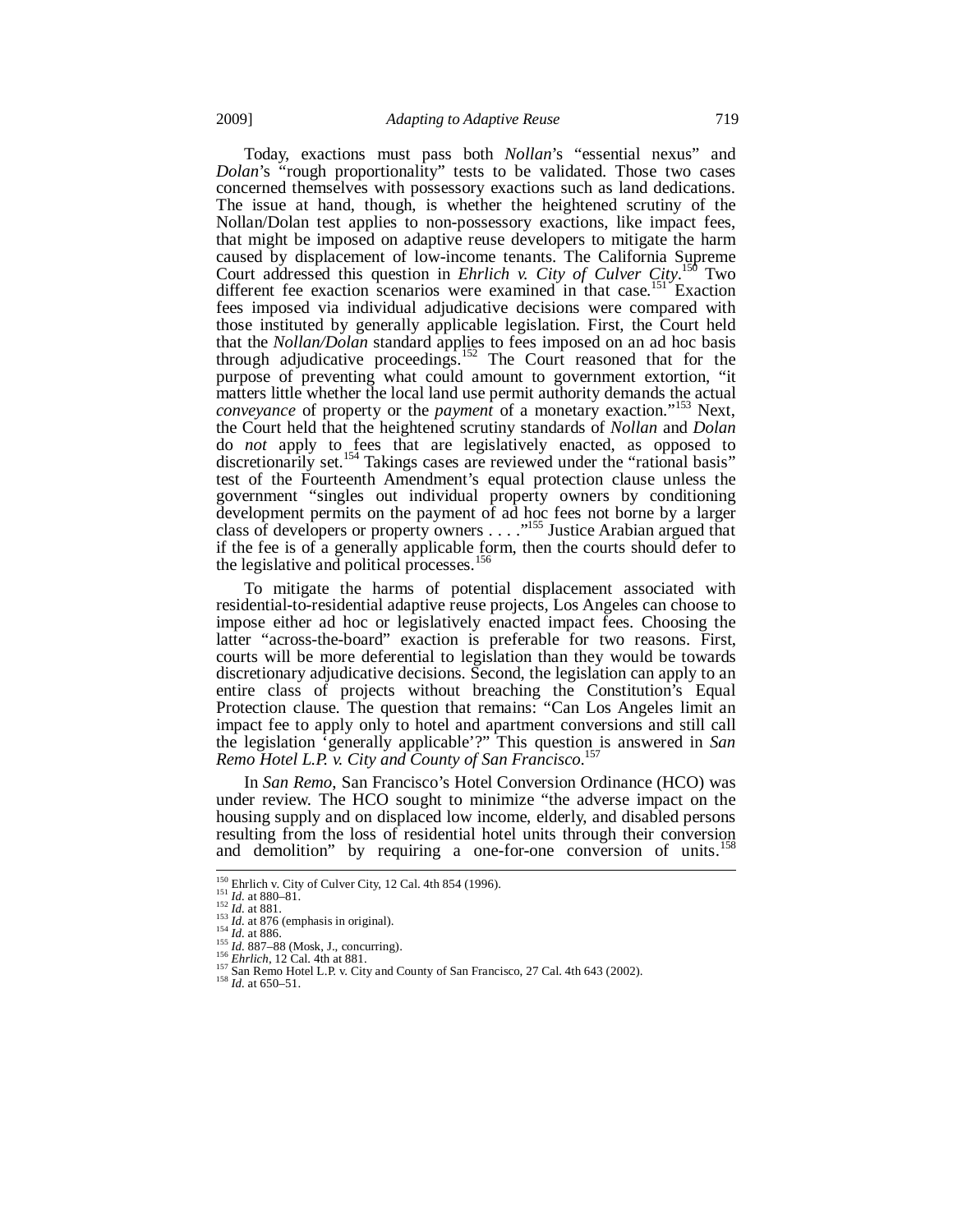Basically, a permit applicant could either construct or rehabilitate other types of housing for these tenants, or he or she could pay a proportionate in-lieu fee.<sup>159</sup> Since the fee was enacted through legislation, San Francisco argued that it was entitled to a more deferential standard of scrutiny.<sup>160</sup> Moreover, a key issue being debated was whether the ordinance was generally applicable. After all, the HCO applied only to residential hotels.<sup>161</sup> The Court stated that as long as a condition applies to all property in a particular *class* (e.g. residential hotels), it is "generally and nondiscriminatorily applicable."<sup>162</sup> Therefore, the legislatively enacted condition need not apply to every other property in the city. Furthermore, for purposes relevant to the topic of this Note, *San Remo* provides the important precedent that validates the use of a housing replacement fee to mitigate the loss of low-income housing resulting from residential-toresidential conversions.<sup>163</sup> The Court ruled that "a mitigation fee measured by the resulting loss of housing units was . . . reasonably related to the impacts of plaintiffs' proposed change in use."<sup>164</sup>

To review, *Nollan* and *Dolan* set forth the "essential nexus" and "rough proportionality" standards that apply to possessory exactions such as physical dedications.165 Further, according to *Ehrlich*, if the exaction is ad hoc or adjudicatory, then the heightened scrutiny of *Nollan* and *Dolan* will apply, regardless of whether the exaction is non-possessory (i.e. monetary in nature) or possessory.<sup>166</sup> Though, if a fee is imposed across the board or through generally applicable legislation, then it is not subject to the *Nollan/Dolan* takings analysis, and it will be held to a more deferential standard.167 Lastly, *San Remo* states that a condition is generally applicable as long as it applies to all property in a certain class.<sup>168</sup>

Some commentators have recommended that the *Nollan* and *Dolan* holdings ought to apply to the imposition of all impact fees, <sup>169</sup> regardless of whether they were imposed through an adjudicatory proceeding or legislation. They argue that "the primary concern behind the *Dolan* test is that local governments will try to seek exactions unrelated to the impact of a land owner's development.<sup> $5170$ </sup> This concern "applies equally to impact fees as well as to physical exactions."<sup>171</sup> Other authors reply that heightened scrutiny should be limited to physical exactions because nonpossessory exactions such as impact fees do "not involve the loss of real

<sup>&</sup>lt;sup>159</sup> *Id.* at 651.<br><sup>161</sup> *Id.* at 668.<br><sup>161</sup> *Id.* at 650–51.<br><sup>163</sup> *Id.* at 669 n. 12.

<sup>&</sup>lt;sup>163</sup> San Remo, 27 Cal. 4th at 673, 678.<br>
<sup>164</sup> *Id.* at 678.<br>
<sup>164</sup> *Id.* at 678.<br>
<sup>164</sup> *Id.* at 678.<br>
<sup>164</sup> *Id.* at 881.<br>
<sup>167</sup> *Id.* at 881.<br>
<sup>167</sup> *Id.* at 881.<br>
<sup>167</sup> *Id.* at 881.<br>
<sup>167</sup> *Id.* at 881.<br>
<sup>167</sup> *Id.* W. Cordes, *Legal Limits on Development Exactions: Responding to* Nollan *and* Dolan, 15 N. ILL. U. L.

REV. 513 (1995).<br><sup>170</sup> Sullivan, *supra* note 169, at 14; Cordes, *supra* note 169, at 543. 171 Sullivan, *supra* note 169, at 14.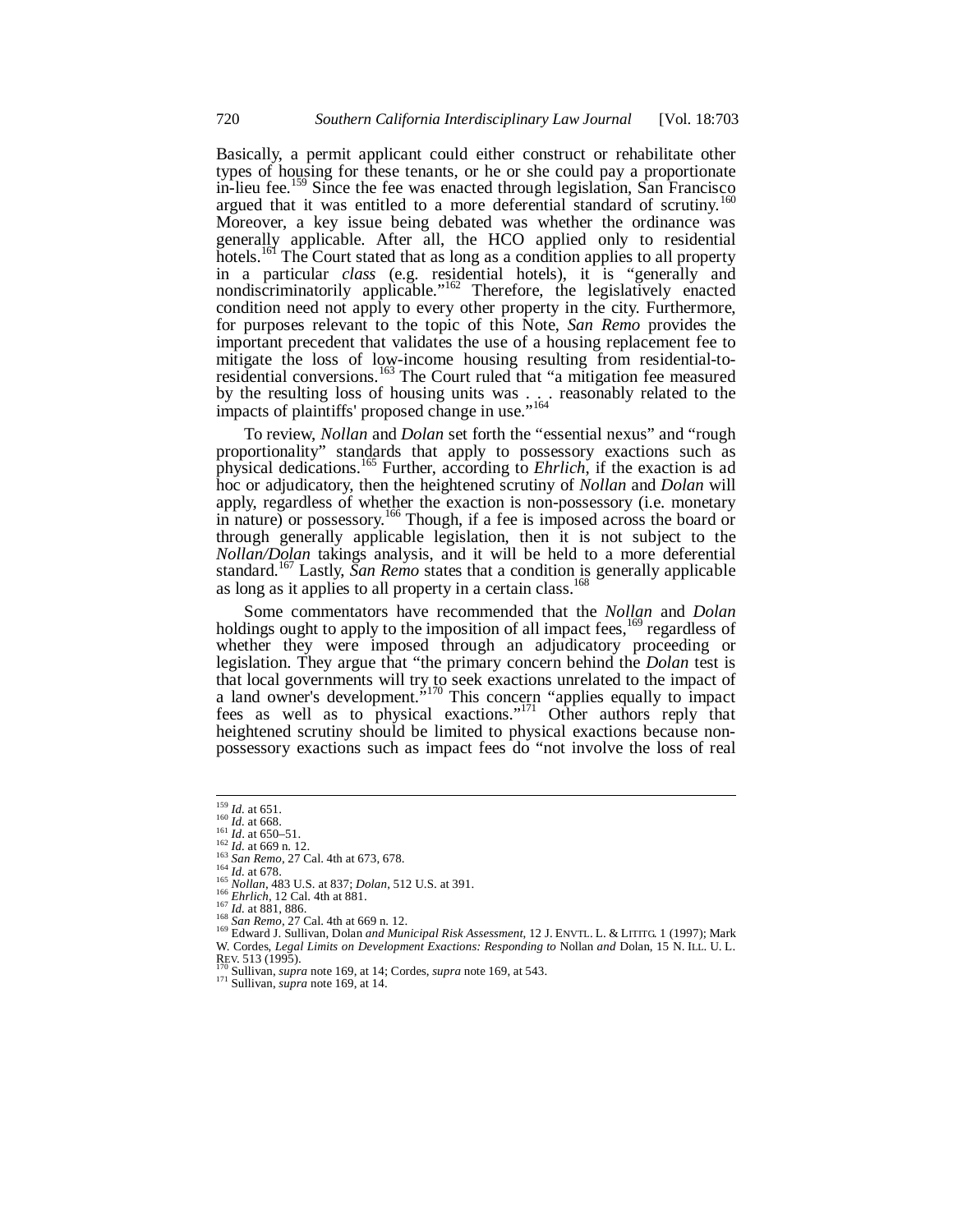property, nor [do they] entail losing one's right to exclude from real property."<sup>172</sup>

For the sake of facilitating imposition of an impact fee on developers in Los Angeles seeking to take on residential-to-residential conversion projects, it is clearly advantageous for the City to be exempt from having to meet the *Nollan* and *Dolan* tests. Legislative exactions, rather than ad hoc exactions, are the proper means to achieve this goal. Therefore, revising the Adaptive Reuse Ordinance to implement an impact fee provision is preferable to setting the condition upon individual permit applications. Yet, it is probable that the placement of such an obligation on developers would pass heightened scrutiny anyway. Certainly, the proposed exaction is related to such a development's effect on tenant displacement. Further, the benefit of setting a fee, rather than demanding a dedication, is that lawmakers would be able to calculate the fee using a set formula that could ensure that the loss of housing units to low-income tenants is roughly offset. A set formula, based on factors such as replacement costs determined through independent appraisals, would also serve the function of protecting against government discretion and discrimination.<sup>173</sup> A revision to the Los Angeles Adaptive Reuse Ordinance to introduce a section similar to San Francisco's HCO in *San Remo* would be a sensible way to alleviate the negative impacts on affordable housing created by the Ordinance's current allowance of residential-to-residential conversions Downtown. Also, note that an emulation of San Francisco's HCO appears to be precisely what Los Angeles City Controller Laura Chick has campaigned for in her recent audit, mentioned above.  $1/4$ 

## VI. REVISION OF THE LOS ANGELES ADAPTIVE REUSE  $ORDINANCE<sup>1</sup>$

To account for the myriad considerations and proposals covered in this Note, the Los Angeles Municipal Code should be revised to lessen the negative impacts potentially produced by section 12.22-A(26), the section concerning Downtown adaptive reuse projects.<sup>176</sup> Section  $12.22-A(26)(c)$ contains the provision that allows for residential-to-residential conversions Downtown.<sup>177</sup> On the other hand, section 12.24X(1)(a) is the provision defining adaptive reuse generally, in non-Downtown areas, explicitly excluding residential-to-residential conversions from its definition.<sup>1</sup> Merely extending section  $12.24 - X(1)(a)$  to cover Downtown projects is not a satisfactory answer to the problem posed in this Note. Alternatively,

<sup>172</sup> Sam D. Starritt & John H. McClanahan, *Land-Use Planning and Takings: The Viability of Conditional Exactions to Conserve Open Space in the Rocky Mountain West after* Dolan v. City of Commonly 114 S. Ct. 2309 (1994), 30 LAND & WATER L. REV. 415, 461 (1995).<br>Tigard, 114 S. Ct. 2309 (1994), 30 LAND & WATER L. REV. 415, 461 (1995).<br><sup>173</sup> See San Remo, 27 Cal. 4th at 668–69.<br><sup>174</sup> See supra Part IV.<br><sup>175</sup>

this Note borrow heavily from language used in the Los Angeles Adaptive Reuse Ordinance and the San Francisco Hotel Conversion Ordinance. Key words in the San Francisco Hotel Conversion Ordinance have been changed to promote application to the City of Los Angeles.<br><sup>176</sup> L.A., CAL., MUN. CODE § 12.22-A (2007).<br><sup>177</sup> *See id.* § 12.22-A(26)(c).<br><sup>178</sup> *Id.* § 12.24-X(1)(a).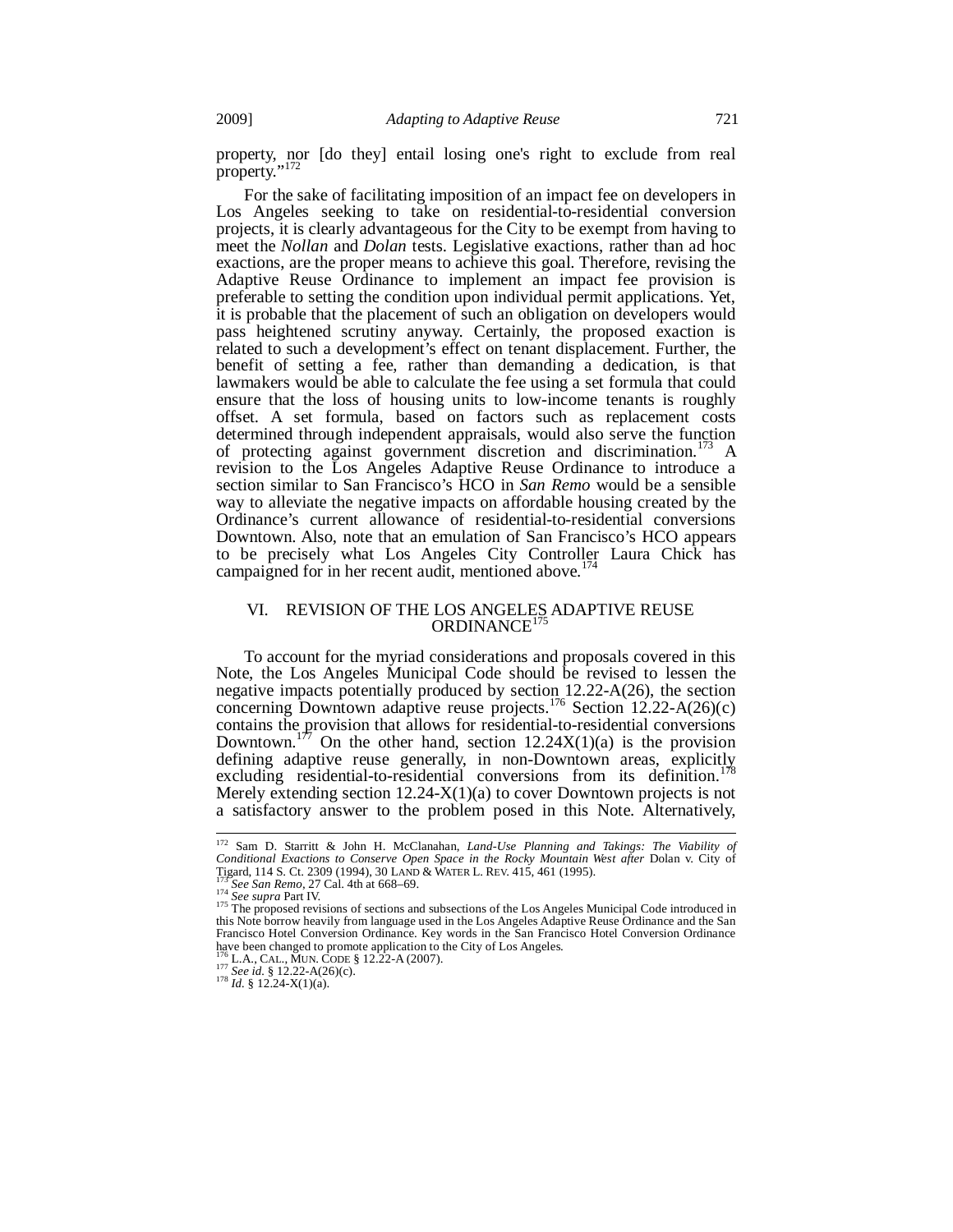substantially modifying section 12.22-A(26)(c) to completely eliminate the possibility of its application to residential-to-residential conversions also would not be prudent. Admittedly, the benefits of allowing the adaptive reuse incentives to apply to residential-to-residential conversions arguably outweigh the consequences, in terms of economic revitalization to Downtown areas in dire need. Eliminating them would prove too great a dissuasion to the developers whom the City is eagerly trying to attract. The best solution is to find a middle ground where incentives for residential-toresidential conversions will be preserved, but the undesirable effects associated with them will be mitigated.

Section  $12.22-A(26)(d)$ , which lists buildings eligible for special adaptive reuse treatment,<sup>179</sup> could be modified in a way to indicate the existence of special conditions that would pertain to residential-toresidential conversions:

# **SECTION 12.22-A(26) DOWNTOWN ADAPTIVE REUSE PROJECTS**

 $(a) - (c)$  ...

**(d) Eligible Buildings. The provisions of this subdivision shall apply to Adaptive Reuse Projects in all or any portion of the following buildings in the CR, C1, C1.5, C2, C4, C5, CM and R5 Zones in the Downtown Project Area, subject, however, to the conditions set forth in Chapter [X] of this Code, imposed on Adaptive Reuse Projects creating any change of an existing Residential Use to new dwelling units, guest rooms, or joint living and work quarters:** 

 $(1) - (3)$  [list of eligible buildings].<sup>180</sup>

Chapter [X]'s location within the Code and actual numbering would be determined by the City. Chapter [X] would compose the bulk of the proposed impact fee ordinance for the City of Los Angeles and would be modeled after San Francisco's HCO. However, unlike the HCO, which applies only to hotels,<sup>181</sup> Chapter  $[X]$  could be made applicable to all buildings with existing residential uses. Since this variation would make the Ordinance actually broader than San Francisco's HCO (by applying Chapter [X] to both hotels and apartments), there should not be a problem concerning challenges based on the Ordinance's discriminatory nature. So long as the provision applies to all property in this particular class, it should pass as "generally applicable."

Chapter [X]'s first priority is to protect the interests of low income tenants and those with a high probability of displacement residing in buildings considered for adaptive reuse. Therefore, Section [X.1] should read as follows:

## **SECTION [X.1] RIGHTS OF PERMANENT RESIDENTS**

**(a) To apply for a permit to convert, an owner or operator of the building shall ensure the following:** 

 $179$  *Id.* § 12.22-A(26)(d).

*Iso Id.* § 12.22-A(26)(d). 12.24-X(1)(a); *see supra* note 174 and accompanying text. <sup>181</sup> *See id.* §§ 12.22-A(26)(d), 12.24-X(1)(a); *see supra* note 174 and accompanying text. <sup>182</sup> *Id.* at 669 n. 12.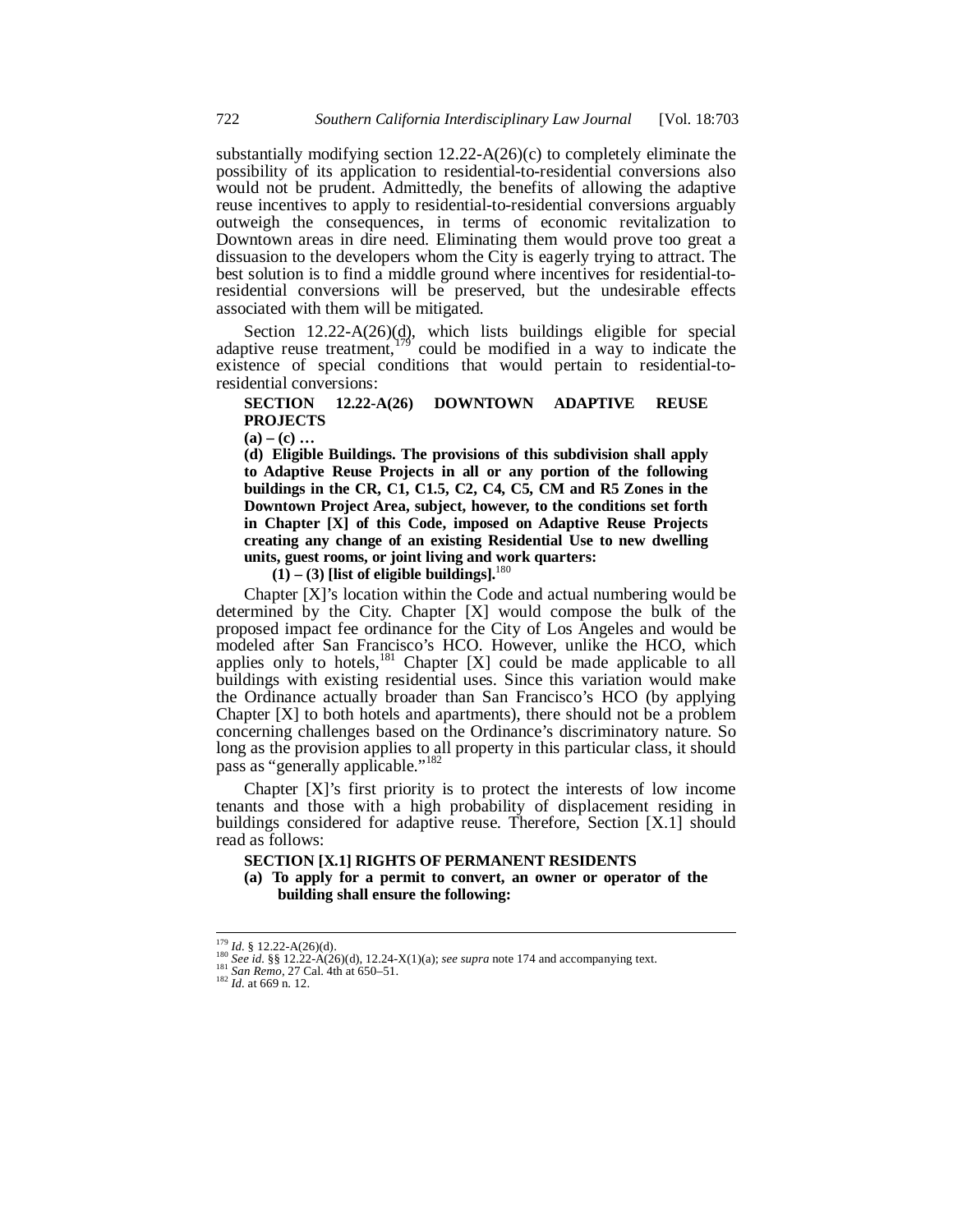- **(1) A permanent resident, who as a result of the conversion of his/her unit must relocate off site, shall be reimbursed the actual moving expenses not to exceed \$300 or may consent to be moved by the owner or operator.**
- **(2) A displaced permanent resident shall have the right of first refusal for the rental or leasing of replacement units, if any.**
- **(3) A permanent resident displaced by partially completed conversion under the provisions of Los Angeles Municipal Code Section 12.22-A(26) shall be entitled to a displacement allowance of \$1,000 per displaced person.**<sup>183</sup>

San Francisco's HCO defines "Permanent Resident" as "[a] person who occupies a guest room for at least 32 consecutive days." <sup>184</sup> Of course, Chapter [X]'s definition of "Permanent Resident" would change "guest room" to "residential unit" or "unit." This definition allows Chapter [X] to protect the interests of all tenants with month-to-month leases who have occupied a rental unit for more than one term. The reimbursement cap of three-hundred dollars contemplated by section [X.1] is necessary to ensure the reasonableness of moving expenditures by relocatees. The cap strikes a balance between assisting displaced tenants and protecting against their possibly unscrupulous over-spending. The right of first refusal, contemplated in subsection  $(a)(2)$ , would give an existing tenant the chance to retain his or her unit if he or she can afford to do so. A right of first refusal grants the tenant with a right to match the terms of a third party's refusal grants the tenant with a right to match the terms of a third party's offer for the unit if the owner of the building intends to accept that offer.<sup>1</sup> Unfortunately, if the conversion of the building causes rental prices to skyrocket, poorer tenants may not stand to benefit from this provision.

Next, Chapter [X] must ensure that the impacts of any residential-toresidential conversions affect the market for low-income housing as little as possible. Thus, a one-for-one replacement provision is necessary:

### **SECTION [X.2] ONE-FOR-ONE REPLACEMENT**

- **(a) Prior to the issuance of a permit to convert, the owner or operator shall provide one-for-one replacement of the units to be converted by one of the following methods:** 
	- **(1) Construct or cause to be constructed a comparable unit to be made available at comparable rent to replace each of the units to be converted; or**
	- **(2) Cause to be brought back into the housing market a comparable unit from any building which was not subject to the provisions of this Chapter; or**
	- **(3) Pay to the City of Los Angeles an amount equal to 80 percent of the cost of construction of an equal number of comparable units plus site acquisition cost. All such payments shall go into [an appropriate fund to be**

<sup>&</sup>lt;sup>183</sup> See S.F., CAL., ADMIN. CODE § 41.17(b) (2005); see supra note 175 and accompanying text.

<sup>184</sup> See S.f., CAL., ADMIN. CODE § 41.4(n).<br><sup>185</sup> See BLACK'S LAW DICTIONARY 625 (3d pocket ed. 2006).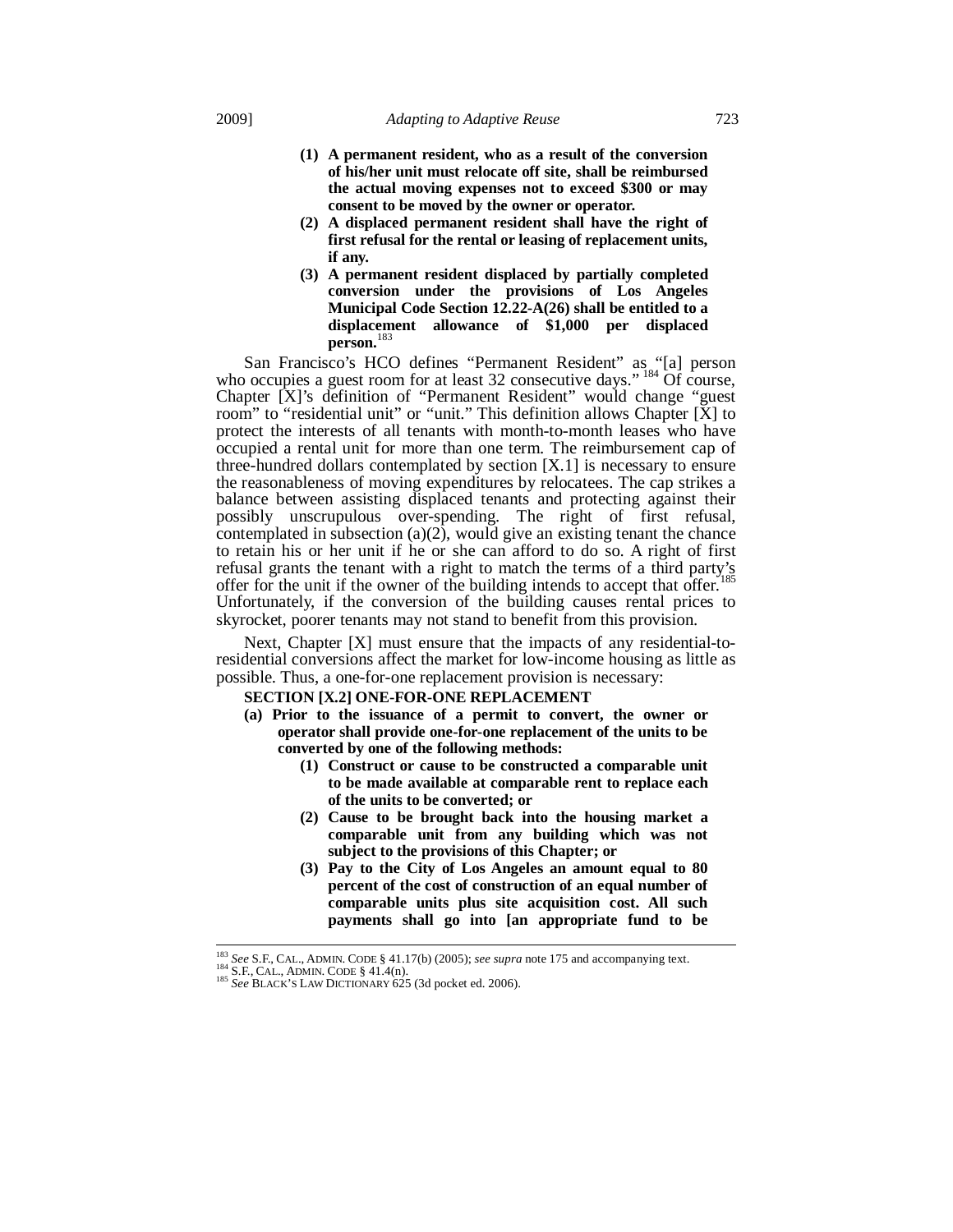# **determined by the City of Los Angeles]. [The Los Angeles Housing Department or another City Department appointed by the City] shall determine this amount based upon two independent appraisals.**<sup>186</sup>

One-for-one replacement is possibly the closest substitute available for perfect compensation. Section [X.2] would satisfy *Dolan*'s "rough proportionality" test (if it had to)<sup>187</sup> because one-for-one replacement roughly offsets the harm that would otherwise be caused by the project.<sup>188</sup> Here, nothing more is being demanded of the building owner on top of what is simply sufficient to offset the potential harm. Lastly, the importance of the two independent appraisals, contemplated in subsection (a)(3) stems from the fact that a mechanism is needed to shield against potentially discriminatory and discretionary decisions by the City. The analogous provision in San Francisco's HCO was instrumental to the validation of that ordinance in *San Remo*. 189

In certain cases, developers should be allowed to claim exemption from compliance with Chapter  $[X]$ . There are at least two different reasons why developers should be eligible for such an exemption. Section [X.3] describes two different bases for exemption:

## **SECTION [X.3] APPLICABILITY OF THIS CHAPTER**

- **(a) To qualify for a claim of exemption based on low-income housing, the owner or operator of any building claiming that this Chapter does not apply shall show that the units to be rehabilitated meet the following requirements:** 
	- **(1) With the exception of ground floor commercial space, the entire building must be completely occupied as lowincome housing; and**
	- **(2) Alternate rooms are made available within the building to the displaced permanent residents; or**
	- **(3) In those circumstances where it is necessary to relocate a permanent resident off site, the permanent resident shall receive the actual moving expenses and the difference between the rent at the time of relocation and the rent of the temporary housing during the period of rehabilitation.**
- **(b) To qualify for a claim of exemption based on partially completed conversion, the owner or operator of any building claiming that this Chapter does not apply shall show that the following requirements are met:** 
	- **(1) Each permanent resident displaced by the conversion is offered relocation assistance, pursuant to Section [X.1].**
	- **(2) For each vacant residential unit converted, but not occupied by a permanent resident, a sum of \$250 per unit not to exceed a total of \$10,000 shall be deposited in**

<sup>&</sup>lt;sup>186</sup> See S.F., CAL., ADMIN. CODE § 41.13(a) (2005); *see supra* note 175 and accompanying text.<br><sup>187</sup> See supra notes 165–172 and accompanying text.<br><sup>188</sup> See Dolan, 512 U.S. at 391.<br><sup>189</sup> San Remo, 27 Cal. 4th at 668–69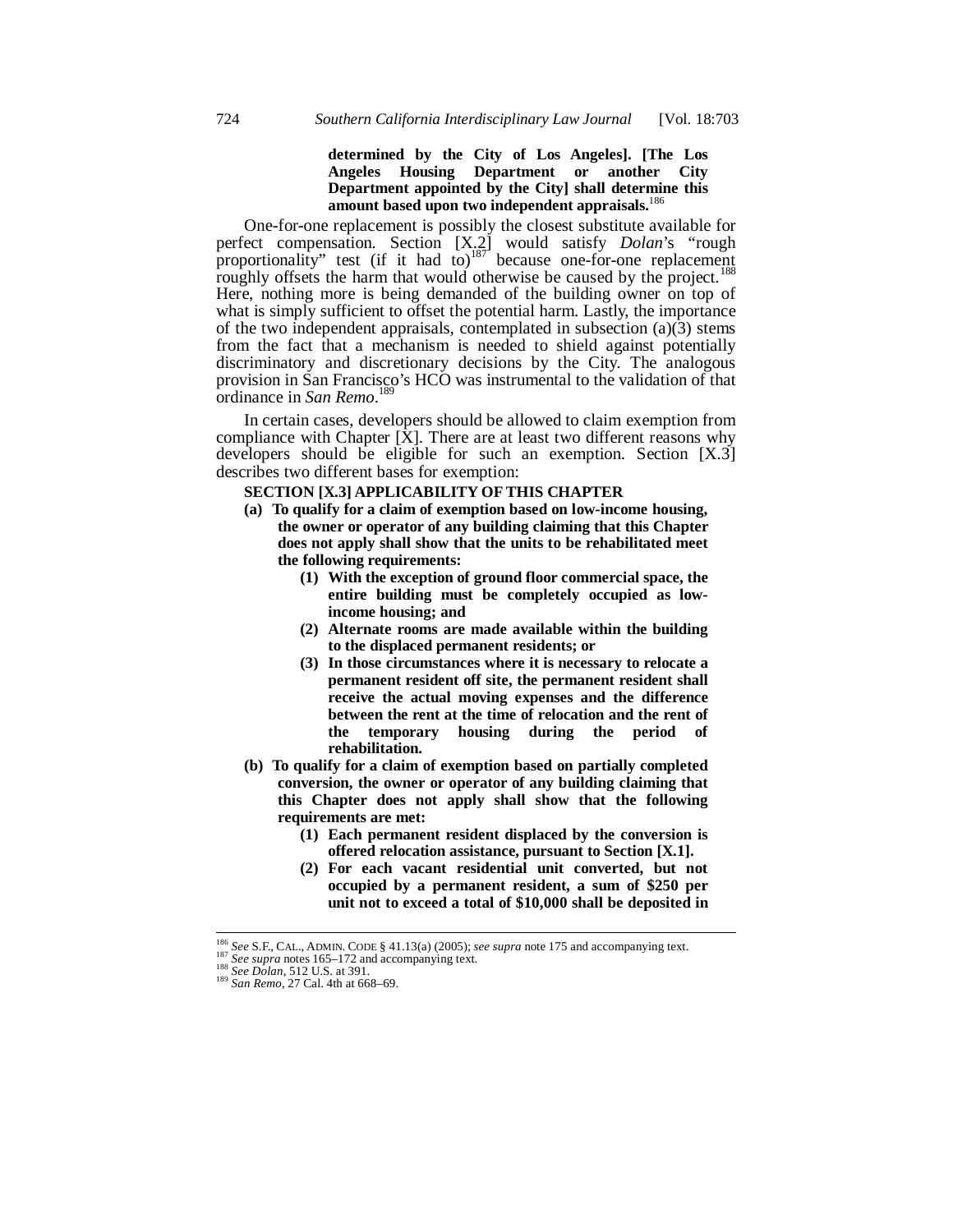**the [appropriate fund to be determined by the City of Los Angeles] established pursuant to [appropriate Section of the appropriate Code to be determined by the City of Los Angeles] to be used exclusively for the repair, purchase and rehabilitation of affordable housing units by agencies of the City of Los Angeles and to be administered by the [Los Angeles Housing Department or other City Department appointed by the City].**<sup>190</sup>

Subsection (a) describes "exemption based on low-income housing." The reasoning behind this exemption is that if an adaptive reuse project is also a low-income housing project, then the provisions of Chapter [X] are irrelevant and unnecessary. This makes perfect sense because, absent this provision, owners would be forced to suffer the costs associated with onefor-one replacement even if they had not contributed to the low-income housing problem. To be eligible for the exemption, owners must either meet both of the first two requirements or comply with the third requirement under subsection (a). To permanent residents of buildings who must temporarily be moved to other sites during construction, the owner or operator of the building must pay moving expenses plus any increase in rent required by the relocatee's temporary housing. Subsection (b) contemplates "exemption based on partially completed conversion." It provides a way for developers to enjoy a preemption-like claim against compliance with this Chapter, but stops just short of granting full immunity. To claim this type of exemption, the owner would have to provide relocation assistance to displaced tenants and pay to the City a fee upon the conversion of every unit. Of course, the fee contemplated here would be considerably less than the in-lieu fee described in section [X.2]. These fees will be earmarked to go specifically towards services related to the promotion of affordable housing, as *Nollan*'s "essential nexus" test requires.<sup>191</sup> To the developers' delight, the one-for-one replacement requirement would be waived.

#### VII. CONCLUSION

Several theories can explain adaptive reuse's rise to prominence. The trend initiated primarily because of cities' determination to revitalize their urban cores.<sup>192</sup> When this is coupled with the desires of developers to avoid high land costs<sup>193</sup> while enjoying the greater development leverage associated with proposing projects that cities are eager to attract, it is clear that adaptive reuse was bound to reach the point that it is at today.

Unfortunately, when cities become overly zealous in their quest to attract these types of projects, the basic interests of society's underprivileged may become marginalized or overlooked altogether. As they stand, existing programs aimed at increasing the stock of affordable

<sup>&</sup>lt;sup>190</sup> See S.F., CAL., ADMIN. CODE § 41.7(b)–(c) (2005); *see supra* note 175 and accompanying text.<br><sup>191</sup> *Nollan*, 483 U.S. at 837; *but see supra* note 165–172 and accompanying text.<br><sup>192</sup> Ware, *supra* note 17.<br><sup>193</sup>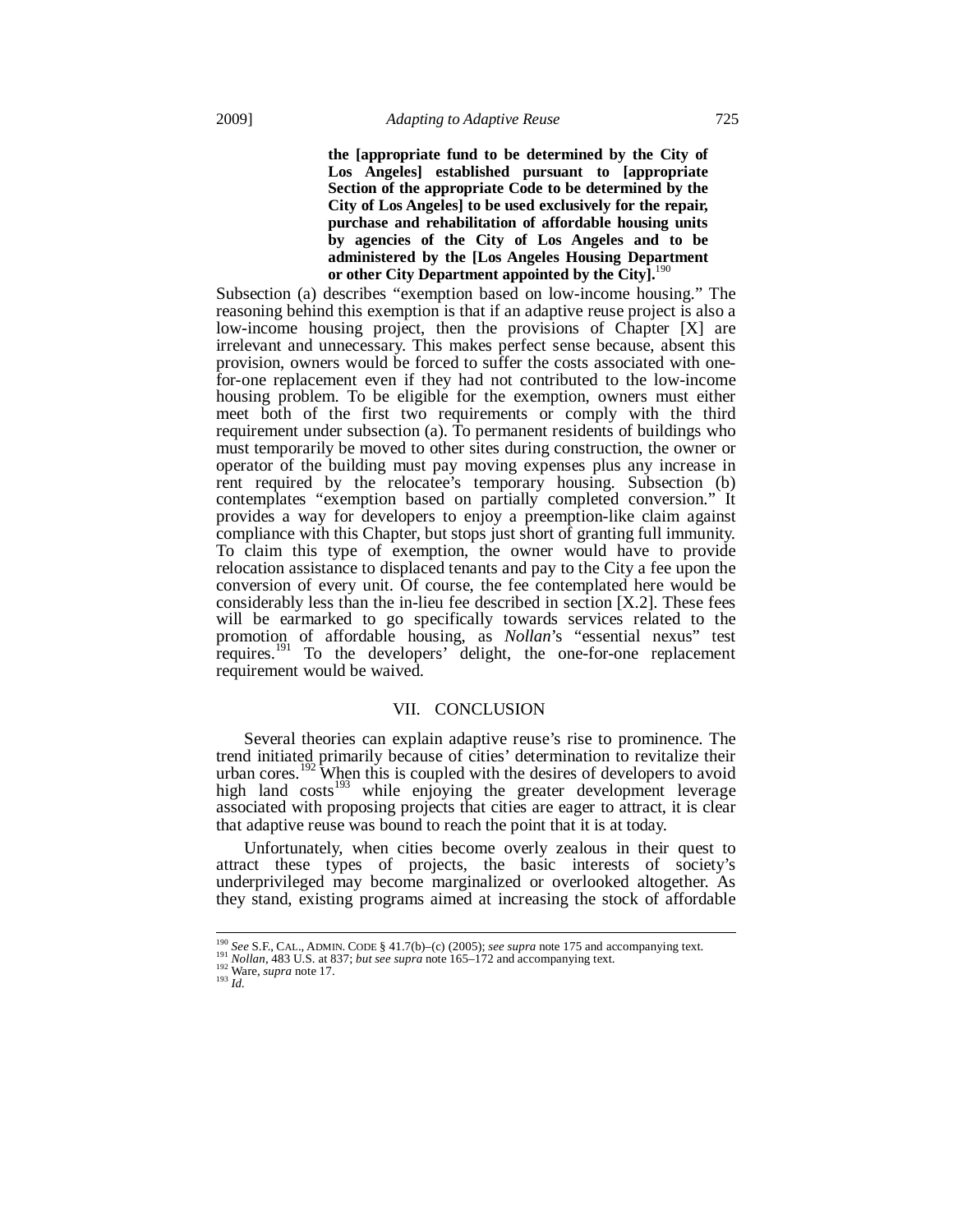housing options and curtailing displacement in Los Angeles are inadequate to properly assist residents affected by the negative impacts of residentialto-residential adaptive reuse conversions. Much of the problem can be linked to Los Angeles' unwillingness to require developers to set aside a number of low-income housing units for each project they construct.<sup>194</sup> Instead, the City offers only relatively weak encouragement for affordable housing in the form of incentives that require strict compliance with eligibility requirements. Further, California merely offers hard-to-get  $LIHTCs.$ 

The best solution to the displacement problem examined in this Note is an amendment to the Los Angeles Municipal Code imposing mandatory impact fees or one-for-one replacement for residential units that have been modified by adaptive reuse projects. While this might potentially act as a deterring factor to development, most developers probably would be willing to comply in order to continue to receive the existing adaptive reuse incentives. By following in San Francisco's wake, <sup>196</sup> Los Angeles can rest assured that such a regulation would likely be validated by the California courts.

With the proper data, an econometric regression analysis concerning the effect of adaptive reuse on displacement rates would be very valuable to the progression of future studies in this area. This kind of study is necessary to provide researchers and lawmakers with a more precise and quantitative prediction of adaptive reuse's possible long-term and short-term consequences. Furthermore, the results of the study could be included in a city's submission of Findings to accompany any related and remedial land use regulations. Variables and proxies that might be considered in such an analysis are numerous, and their selection can be left up to the imagination of researchers and scholars hungry for a better understanding of the impacts associated with rising levels of adaptive reuse projects.

Much is yet to be learned about the effects of adaptive reuse. After all, the Los Angeles Adaptive Reuse Ordinance has been in place for only nearly a decade.<sup>197</sup> Undoubtedly, gentrification and smart growth—the end products of adaptive reuse—will eventually change the face of Los Angeles. It is crucial to remember, though, that the events occurring in Los Angeles are definitely nonexclusive. Cities across the United States will have the opportunity to observe and learn from the steps taken by Los Angeles with regard to the regulation and encouragement of adaptive reuse projects.

<sup>&</sup>lt;sup>194</sup> Ring & Donoghue, *supra* note 102.

<sup>194</sup> Ring & Donoghue, *supra* note 102. 195 *See* BRIGHT, *supra* note 108. 196 *See San Remo*, 27 Cal. 4th at 643. 197 Greene, *supra* note 31.